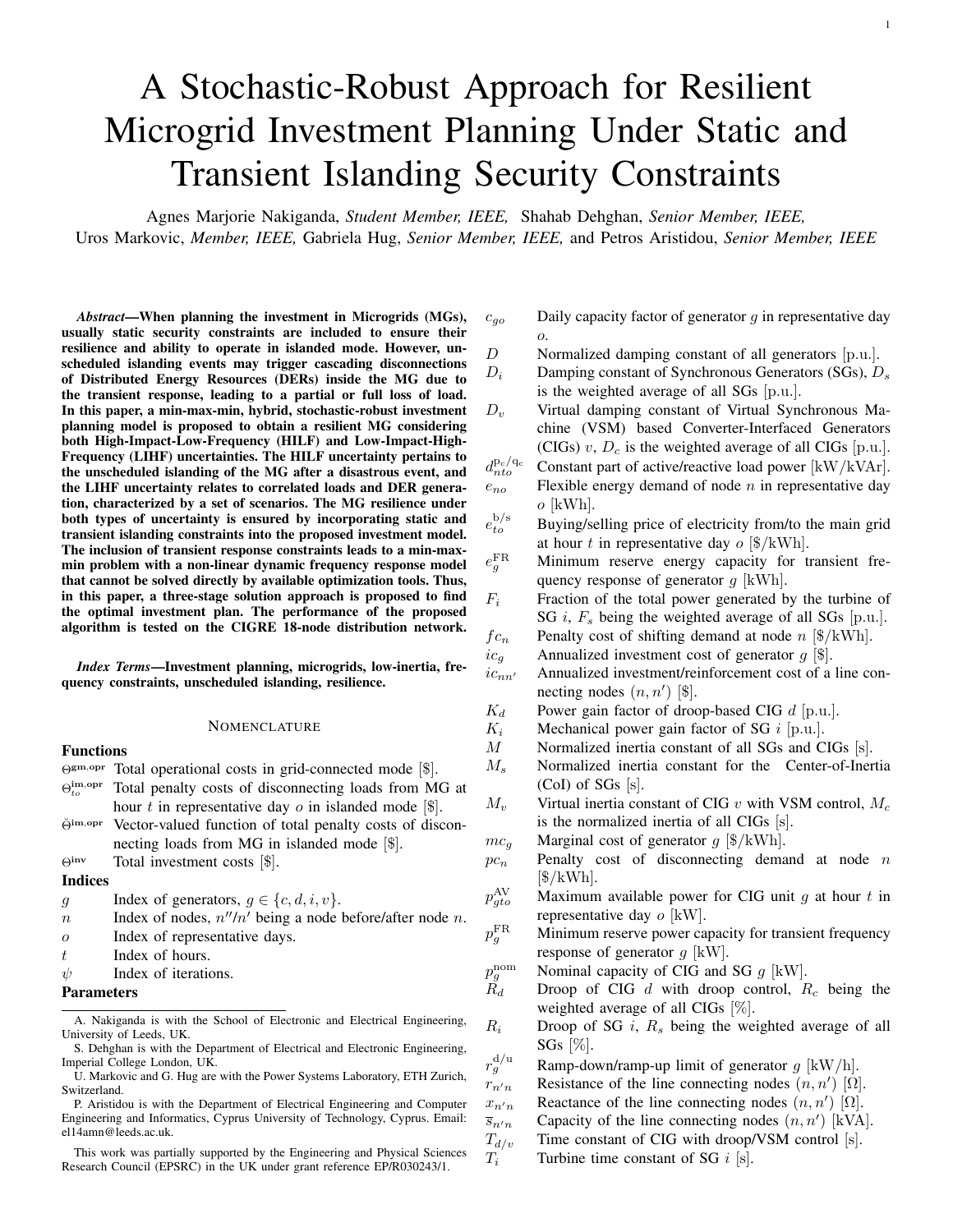- $z_n^0$  $_{nn'}^{0}$  Initial status of a line connecting nodes  $(n, n')$  (i.e., 1/0: built/not-built).
- $\alpha$  Scaling factor.
- $\zeta$  Damping ratio.
- $\omega_n$  Natural frequency [Hz].
- $\tau_o$  Weighting factor of representative day  $o$ .
- $\epsilon$  Corrective power deviation tolerance [kW].
- Sets
- $\Omega^{\text{C}}$ C Set of CIGs,  $\Omega^{C_n}$  being the set of generators connected to node n.

 $\Omega_d^{\text{C}}$ Set of CIGs with droop/VSM control scheme.

- $\Omega^{\text{gm, opr}}$  Feasible space of operational variables in gridconnected mode.
- $\Omega^{\text{im},\text{opr}}$ Feasible space of operational variables in islanded mode.
- $\Omega^{\rm inv}$ Feasible space of investment-related variables.
- $\Omega^{\text{L}}$ Set of lines connecting neighbouring nodes.
- $\Omega^{\text{MG}}$ Feasible space of the MG planning problem.
- $\Omega^{\rm N}$ N Set of nodes,  $\Omega^{N_n}$  being the set of nodes after and connected to node n.
- $\Omega^{\text{O}}$ Set of representative days.
- $\Omega^{\text{S}}$ S Set of SGs,  $\Omega^{S_n}$  being the set of generators connected to node n.
- $\Omega^{\rm T}$ Set of hours in a representative day.

# Symbols

- $\hat{\bullet}$  Deviations of the quantity  $\bullet$  in the islanded mode from its value in the grid-connected mode (i.e.,  $\hat{d}_{nto}^{\text{p}_f}$  and  $\hat{d}_{nto}^{\text{q}_f}$ ),
	- $\hat{\bullet}^{+}/\hat{\bullet}^{-}$  being upward/downward deviations (i.e.,  $\hat{d}_{nto}^{\text{PF}}$ ,  $\hat{d}_{nto}^{p_f^-}$ ,  $\hat{d}_{nto}^{q_f^+}$ , and  $\hat{d}_{nto}^{q_f^-}$ ).
- 
- $|\bullet|$  Cardinality of the set  $\bullet$ .<br> $\bullet/\bullet$  Lower/upper bounds of Lower/upper bounds of the quantity  $\bullet$ .

# Variables

- $d_{nto}^{\rm p/q}$ Active/reactive load power at node  $n$ , hour  $t$ , and representative day  $o$  [kW/kVAr].
- $d_{nto}^{\rm p_f/q_f}$ Flexible part of active/reactive load power at node  $n$ , hour t, and representative day  $o$  [kW/kVAr].
- $p/q_{gto}$  Active/reactive power generation of generator g at hour t and representative day  $o$  [kW/kVAr].
- $p/q_{to}^{\rm b/s}$ Active/reactive power flow bought/sold to the main grid at hour t and representative day  $o$  [kW/kVAr].
- $p_{nn'to}$  Active power flow of a line connecting nodes  $(n, n')$  at hour  $t$  and representative day  $o$  [kW].
- $q_{nn'to}$  Reactive power flow of a line connecting nodes  $(n, n')$ at hour t and representative day  $o$  [kVAr].
- $v_{nto}$  Voltage magnitude at node *n*, hour *t*, and representative day  $o[V]$ .
- $y_{nto}$  Binary variable indicating the connection status of load at node *n*, hour *t*, and representative day  $o$  (i.e.,  $1/0$ : connected/disconnected).
- $z_g$  Binary variable indicating the investment status of generator  $g$  (i.e.,  $1/0$ : built/not-built).
- $z_{nn'}$  Binary variable indicating the investment/reinforcement status of a line connecting nodes  $(n, n')$  (i.e., 1/0: built/not-built).

# Vectors

- $\chi$  Vector of all investment and operational variables.
- χ gm,opr Vector of "wait-and-see" operational variables in gridconnected mode.
- $\chi^{\text{im},\text{opt}}$  Vector of "wait-and-see" operational variables in is-

landed mode.

 $\chi^{\rm inv}$ 

Vector of "here-and-now" investment variables.

 $\eta$  Vector of representative days (i.e., scenarios).

# I. INTRODUCTION

RESILIENT electric networks must have the ability to ride<br>through extreme contingencies, maintain basic service lev-**DESILIENT** electric networks must have the ability to ride els to critical load demands, and ensure fast recovery to normality. In other words, a resilient system should be able to modify its functionality and alter its structure in an agile manner without collapsing [1]. The main measures to enhance the resilience of electric networks can be categorized into [2]: (i) *"hardening"*, which incorporates all activities aimed at reinforcing electric networks and enhancing component designs and constructions with the intention of preserving functionality and minimizing damage; (ii) *"survivability"*, which includes innovative technologies to diversify energy supply and improve system flexibility; and (iii) *"recovery"*, which incorporates all tools aimed at restoring the system to normal operating conditions. Of particular concern is the resilience of electricity distribution networks due to their interdependence with other critical infrastructure, which might culminate in a sustained negative impact on society. With this background, Microgrids (MGs) have been widely considered as a potential pathway for enhancing system resilience and ensuring both structural reinforcement and operational flexibility by allowing for the coexistence of Distributed Energy Resources (DERs) with the traditional bulk grid [3], [4].

MG, as defined in [5], refers to "*a group of interconnected loads and distributed energy resources with clearly defined electrical boundaries that acts as a single controllable entity with respect to the grid and can connect and disconnect from the grid to enable it to operate in both grid-connected or island modes*". Their islanding capability is critical in enhancing resilience by ensuring continuity and mitigating interruptions of energy supply to consumers in the event of extreme weather conditions or significant faults in the bulk transmission grid [6], [7]. The successful island creation, especially following disastrous events, is subject to the secure transient performance of DERs, thus ensuring the survivability of the MG. However, unlike traditional bulk grids, MGs are inherently faced with a lack of rotational inertia and damping capability affecting their security in the event of significant power imbalance, and more importantly, islanding from the main grid [8], [9]. A MG is considered secure if all equipment (e.g., lines and generators) operate within their technical limits and tolerances avoiding subsequent network disconnections and associated risk of cascading failures [10]. Thus, it is vital to design a resilient and reliable MG able to withstand both High-Impact-Low-Frequency (HILF) and Low-Impact-High-Frequency (LIHF) uncertainties, under static and transient operational constraints. On the one hand, static islanding constraints ensure the MG's operational adequacy in supplying the forecasted electricity demand. On the other hand, transient islanding constraints ensure the MG's operational security by adhering to a dynamic response within the defined regulatory limits and, consequently, avoiding the operation of protective devices that would result in DER disconnections.

Different planning tools including: stochastic [11], robust [12]–[15], and distributionally robust [16] approaches have been previously presented in the literature for optimal investment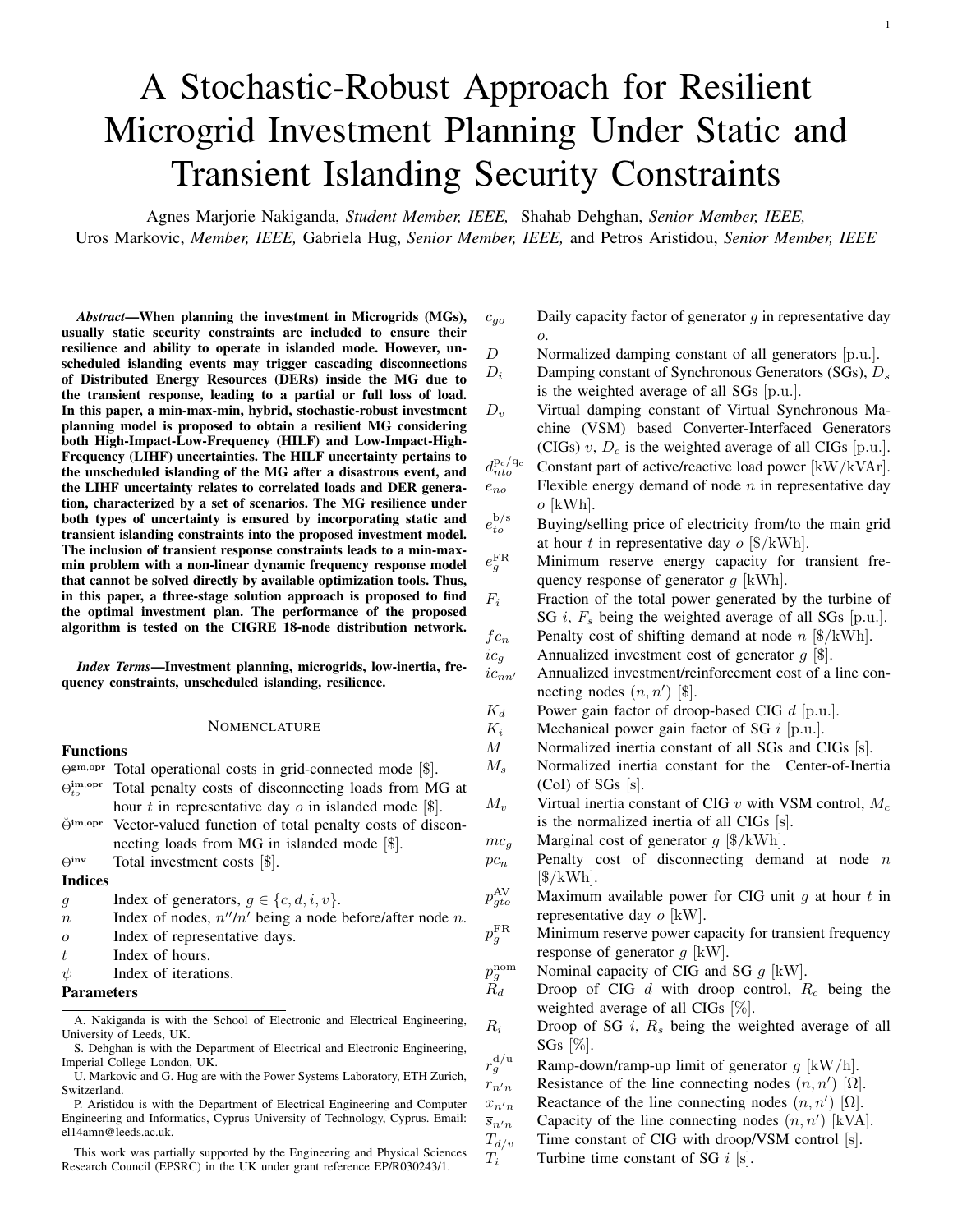in distribution networks and MGs aiming at enhancing system resilience to extreme contingencies. In [11], a stochastic model has been proposed for optimal investment in distribution networks under different disastrous events characterized by a set of scenarios. In [12], a robust resilience-constrained MG planning model is introduced under the uncertainty of loads and power generation of Renewable Energy Sources (RESs), with islanding from the main grid considered as another source of uncertainty. In [13], a robust defender-attacker-defender model is presented for optimal hardening planning in resilient distribution networks, considering topology reconfiguration and islanding formation. Besides, in [15], a robust model is proposed for hardening and investment planning in distribution networks based on a multistage and multi-zone uncertainty modeling of spatial and temporal characteristics of natural disasters. Additionally, a distributionally robust resilience-constrained investment planning model under natural disasters is introduced in [16], where a momentbased ambiguity set characterizes extreme events. Even though the literature offers several operational planning models for traditional bulk grids under dynamic security constraints [17]– [23], to the best of the authors' knowledge, previous resilienceconstrained investment planning models for MGs [12], [24], and even active distribution networks [11]–[13], [15], have only considered static operational constraints rather than dynamic.

In [25], static frequency security for primary, secondary and tertiary control levels in MGs has been studied, however, transient frequency security was not considered. The problem of ensuring transient security in power systems has been studied in [17], where a transient stability-constrained Optimal Power Flow (OPF) is employed with a single-machine infinite-bus model characterizing the transient stability constraints in order to facilitate secure frequency response. Similarly, a discretized transient response is embedded in the OPF problem in [18] to ensure a secure transient frequency response. In [19], an analytical formulation is presented to limit the Rate-of-Changeof-Frequency (RoCoF) based on a single-machine CoI frequency model, while [20] uses a simplified model of transient frequency metrics to analyze the post-fault response. Such simplified frequency response models tend to describe system dynamics inaccurately and cannot quantify the support provided by different units. A reduced second-order model is used in [21] to determine sufficient synthetic inertia and droop slopes for a collection of traditional and inverter-interfaced generators that satisfy both steady-state and dynamic frequency requirements. Moreover, in [22] and [23], the unit commitment problem is solved under frequency-related constraints for traditional and low-inertia grids, where frequency-related constraints are derived based on a loworder non-linear frequency response model [26].

Nevertheless, all aforementioned studies have certain drawbacks, as they are based on either simplified dynamic models [19]–[21], linearized frequency-related constraints [22], or make *ex-ante* bound extractions on the relevant variables [23] to simplify the planning model. Furthermore, the simplifications therein represent the characteristic properties of transmission networks rather than active distribution networks and MGs. Accordingly, it is vital to present a resilience-oriented MG planning tool, including both static and transient constraints, based on a detailed dynamic model to ensure satisfactory operation given the abrupt main grid disconnection in the event of extreme contingencies.

The paper's main contributions can be summarized as follows:

- A min-max-min, stochastic-robust, investment planning model, is introduced to design a resilient MG under both HILF and LIHF uncertainties. The HILF uncertainty pertains to the unscheduled islanding of the MG from the main grid while the LIHF uncertainties relate to correlated load and RES generation. For the latter, the  $k$ -means clustering technique is used to obtain a sufficient number of scenarios (i.e., representative days) characterizing different realizations of LIHF uncertainties. The stochastic approach obtains an optimal solution over all LIHF scenarios while the robust approach immunizes each scenario (i.e., every hour of each representative day) against the power loss associated with the unscheduled islanding of the MG (i.e., HILF scenario) at an optimized cost.
- Both static and transient islanding constraints (i.e., the maximum RoCoF and the frequency nadir as transient-state criteria, and the frequency deviation as a quasi steady-state criterion) are considered in the proposed model to ensure resilience under HILF and LIHF uncertainties. To the best of the authors' knowledge, there is no similar planning tool in the literature that includes both static and transient islanding constraints.
- A tractable three-stage solution approach is presented since the proposed min-max-min, hybrid, stochastic-robust investment problem with a non-linear frequency response model cannot be solved directly.

The rest of the paper is organized as follows. In Section II, the investment planning model is described in a compact form together with the main modeling preliminaries. Section III presents the detailed problem formulation under static and transient islanding constraints, whereas Section IV discusses the application of the proposed investment planning model on the CIGRE 18-node distribution network in order to design a resilient MG under different operating conditions. Finally, Section V concludes the paper.

# II. MODELING PRELIMINARIES AND PROBLEM DESCRIPTION

In this paper, the uncertainty pertaining to the unscheduled islanding of the microgrid from the main grid is considered as HILF due to its severe impact on the microgrid brought about by the loss of a large power in/outfeed from/to the main grid and its low frequency of occurrence. In addition, uncertainties pertaining to load and renewable generation are considered as LIHF due to their low impacts on the amount of power exchange with the main grid and their high frequencies of occurrences. For instance, the load of the microgrid at each hour of a single day is a continuous uncertain parameter, and this uncertain parameter can be repeated  $24 \times 365 = 8760$  times per year. On the contrary, a microgrid may face only a few unscheduled islandings per year. Therefore, the former is a high-frequency uncertainty while the later is a low-frequency one.

Both types of uncertainties have been considered in the proposed stochastic-robust model to enhance the resilience of the microgrid. In general, a stochastic approach finds a solution that is optimal on average for a set of scenarios characterizing uncertain parameters, while a robust approach finds a solution that is optimal for the worst-case realization of uncertain parameters. In this paper, a stochastic approach is utilized to characterize the uncertainty of load and renewable generation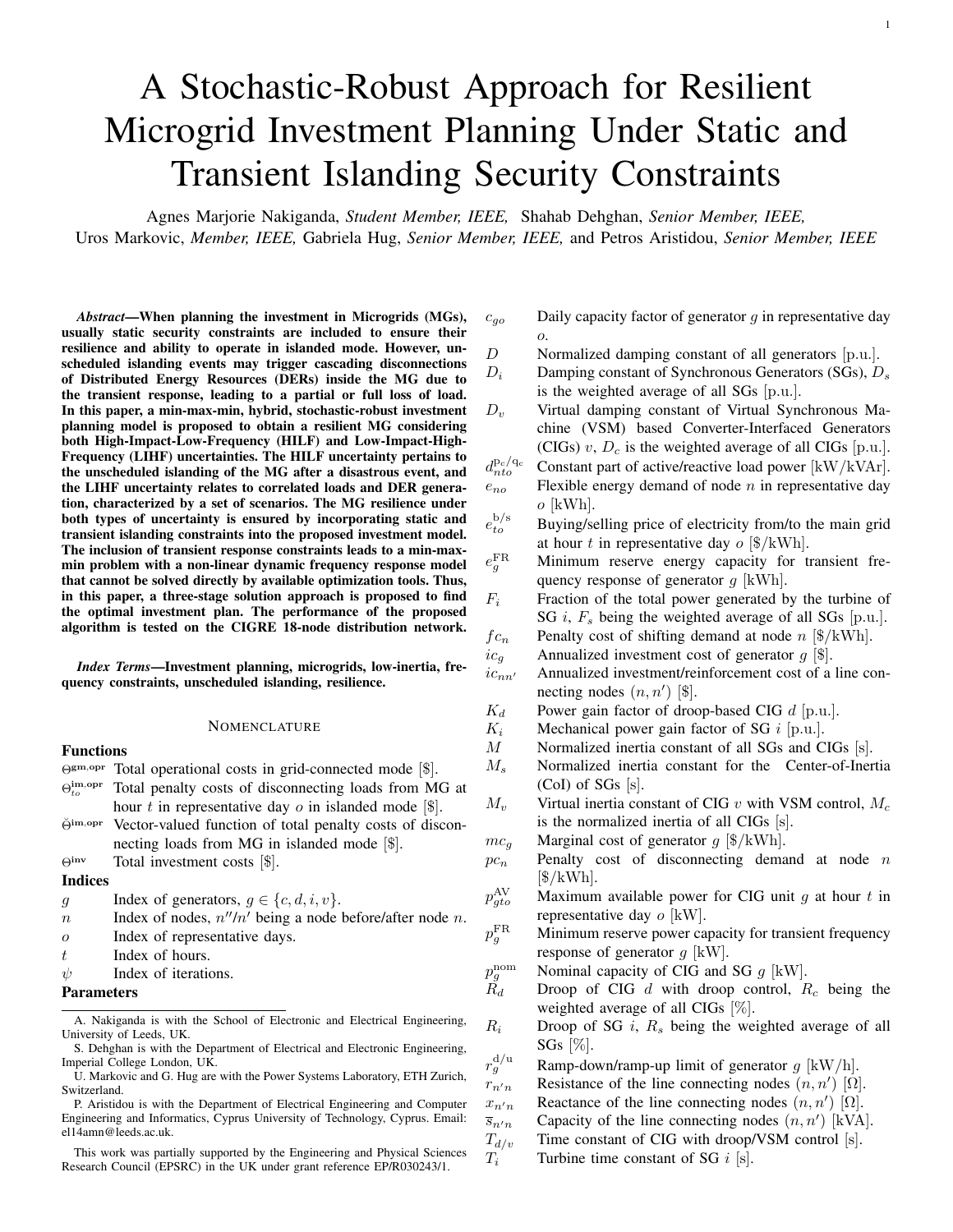by a set of scenarios, named as representative days. In addition, a robust approach is utilized to characterize the uncertainty of unscheduled islanding from the main grid. Note that the proposed approach considers the possibility of an islanding event for all hours of each representative day. Hence, it is robust against a disruptive event at all hours of each representative day.

The main modeling preliminaries in the proposed investment planning model are:

- Without loss of generality, a single-year planning horizon is considered rather than a multi-year one to reach a compromise between accuracy and tractability of the proposed model.
- To capture interday/intraday variation/ramping of uncertain loads and power generation of RESs, a sufficient number of representative days (i.e., *scenarios*) is considered, obtained by the k-means clustering technique [27].
- A single scheduling period of each representative day is considered to be *one hour* both in grid-connected and islanded modes.
- The MG is assumed to have a radial network topology, as such, a linearized version of the DistFlow model is used for the power flow formulation to obtain a linear optimization problem [28], [29]. Additionally, the quadratic line flow expressions are linearized using a piecewise linear approximation [30]. Finally, a constant marginal cost is utilized to eliminate the non-linearity of quadratic cost functions [27].
- It is assumed that an unscheduled islanding event might happen at *each* period of the representative days considered.
- After an islanding, a single period of islanded operation is assumed and the probability of further contingencies in the islanded mode is not considered.

# *A. Compact Formulation under Static Constraints*

The proposed min-max-min investment planning model under static operational constraints in grid-connected and islanded mode can be presented in compact form as:

$$
\begin{aligned}\n\min_{\chi \in \Omega^{\text{MG}}} \Theta^{\text{inv}}(\chi^{\text{inv}}) + \Theta^{\text{gm,opr}}(\chi^{\text{inv}}, \chi^{\text{gm,opr}}) \\
+ ||\breve{\Theta}^{\text{im,opr}}(\chi^{\text{inv}}, \chi^{\text{gm,opr}}, \chi^{\text{im,opr}})||_{\infty},\n\end{aligned} (1)
$$

where  $\Omega^{\text{MG}} = {\chi \times \left[ \chi^{\text{inv}}, \chi^{\text{gm,opr}}, \chi^{\text{im,opr}} \right]} \times \infty$  $\Omega^{\text{inv}}$ ;  $\chi_{\text{im},\text{opr}}^{\text{gm,opr}} \in \Omega^{\text{im},\text{opr}} \in \Omega^{\text{im},\text{opr}}$ ,  $\Theta^{\text{im},\text{opr}} =$  $[\min \Theta_{11}^{\text{im}, \text{opt}}, ..., \min \Theta_{\mathcal{TO}}^{\text{im}, \text{opt}}], \ \mathcal{T} = |\Omega^{\text{T}}|, \text{ and } \mathcal{O} = |\Omega^{\text{O}}|.$ Also,  $\|\check{\Theta}^{\text{im,opr}}\|_{\infty} = \max(\min_{\forall t, \forall o} \Theta_{to}^{\text{im, opr}})$ . Hence, the objective function (1) minimizes the total investment costs  $(\Theta^{\text{inv}})$ , the *"expected"* total operation costs in grid-connected mode for all hours of all representative days (Θgm,opr), and the *"worst-case"* total penalty costs of disconnecting loads from MG in islanded mode for all hours in all representative days  $(\Theta^{\text{im}, \text{opt}})$ .

The min-max-min objective function (1) can be rewritten as a single minimization problem by using the auxiliary variable  $\gamma$ :

$$
\min_{\chi \in \Omega^{\text{MG}}} \Theta^{\text{inv}}(\chi^{\text{inv}}) + \Theta^{\text{gm,opr}}(\chi^{\text{inv}}, \chi^{\text{gm, opr}}) + \gamma \tag{2a}
$$

s.t. 
$$
\gamma \geq \Theta_{to}^{\text{im,opt}}(\chi^{\text{inv}}, \chi^{\text{gm,opt}}, \chi^{\text{im,opt}}), \ \forall t \in \Omega^{\text{T}}, o \in \Omega^{\text{O}},
$$
  
(2b)

The optimization problem (2) is a Mixed-Integer Linear Programming (MILP) problem, and as such can be solved by available software packages to obtain optimal investment and operation decisions in grid-connected and islanded mode.

However, the operation decisions may violate transient islanding constraints. To remedy such limitation and ensure MG resilience before and after an islanding event, a non-linear model for evaluation of the transient frequency response of a MG after islanding can be incorporated. The resultant problem is a complicated Mixed-Integer Non Linear Programming (MINLP), non-convex problem that can be intractable in practical applications. A three-stage methodology that incorporates the transient frequency constraints through sequential linearization and iterative tightening of power bounds is thus employed. In the sequel, the MG frequency dynamics, the metrics to evaluate the transient frequency response of a MG in islanded mode, as well as the proposed three-stage solution approach are presented.

#### *B. Microgrid Frequency Dynamics*

The employed dynamic model in this work is based on the uniform representation of frequency transients in a low-inertia<sup>1</sup> system, as introduced in [23], [31], comprising both traditional SGs (indexed by  $i \in \Omega^{\text{S}}$ ) and CIGs (indexed by  $c \in \Omega^{\text{C}}$ ). While different generators can have slightly distinct transient frequency response, the dynamics described by the CoI swing equation with aggregate inertia  $M_s$  and damping  $D_s$  has been shown to capture accurately the system behaviour [31], [32].

In line with previous research works and industry applications, the low-order model proposed in [32] is used for modeling the governor droop and turbine dynamics. The impact of *gridsupporting* CIGs providing frequency support via droop ( $d \in$  $\Omega_d^{\mathcal{C}} \subseteq \Omega^{\mathcal{C}}$  and VSM  $(v \in \Omega_v^{\mathcal{C}} \subseteq \Omega^{\mathcal{C}})$  control is also included, as these are the two most common control approaches in the literature [33], [34]. Hence, the transfer function  $G(s)$ between the active power change  $\Delta P_e(s)$ , with positive values corresponding to a net load decrease, and the CoI frequency deviation  $\Delta f(s)$  can be derived as:

$$
G(s) = \frac{\Delta f(s)}{\Delta P_e(s)} = (sM_s + D_s) + \frac{X}{\sum_{i \in \Omega_s^S} \frac{K_i(1 + sF_iT_i)}{R_i(1 + sT_i)}} + \frac{X}{\sum_{i \in \Omega_s^S} \frac{K_d}{R_d(1 + sT_d)}} + \frac{X}{\sum_{i \in \Omega_s^S} \frac{sM_v + D_v}{1 + sT_v}} - 1
$$
\n
$$
+ \frac{d \in \Omega_d^S}{d \text{roop-based CGs}} + \frac{X}{\sum_{i \in \Omega_s^S} \frac{sM_v + D_v}{1 + sT_v}} - 1
$$
\n
$$
(3)
$$

It is noteworthy to mention that the droop-based CIGs consider only the damping capability of the converter (i.e.,  $D = 1/R_d$ ) while the VSM-based CIGs consider both the damping and the inertia capability of the converter (i.e.,  $D_v$  and  $M_v$ , respectively) [31].

Assuming that the time constants  $(T_i \approx T)$  of all SGs are several orders of magnitude higher than the ones of converters [35], one can approximate  $T \gg T_{d,v} \approx 0$ , which transforms (3) into:

$$
G(s) = \frac{1}{MT} \frac{1 + sT}{s^2 + 2\zeta\omega_n s + \omega_n^2},\tag{4}
$$

where  $\omega_n = \frac{Q_1 - R_S}{MT}$  and  $\zeta = \frac{M + T(D + F_S)}{2\sqrt{MT(D + B_S)}}$  $\frac{M+I(D+F_s)}{2\sqrt{MT(D+R_s)}}$ . The definitions of the parameters in (4) and the formulation of the frequency

<sup>&</sup>lt;sup>1</sup>The term "low-inertia" is primarily used to characterize the nature of the converter-dominated power system, not to apply that the damping of such system is unchanged.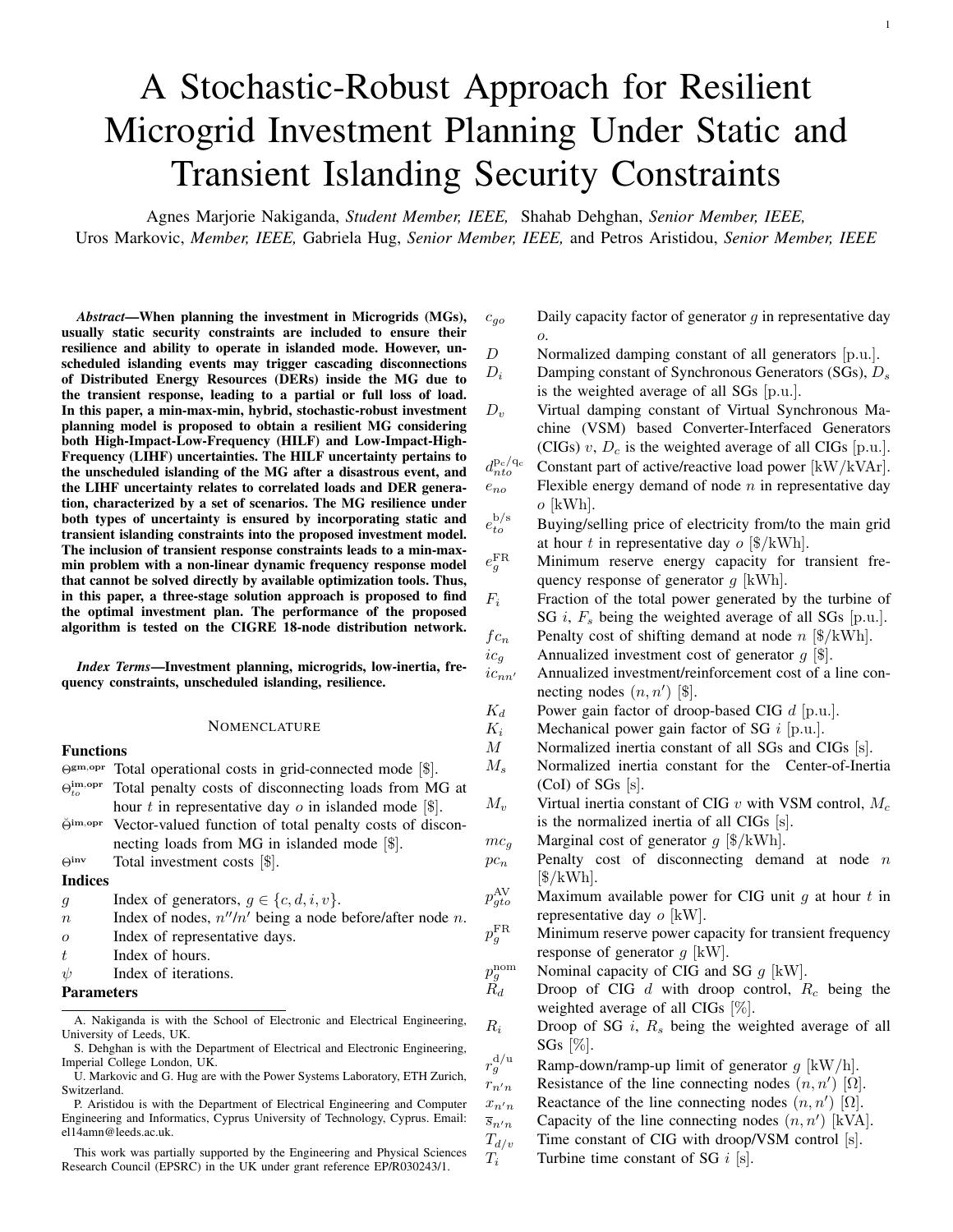

Fig. 1. Proposed three-stage MG planning algorithm.

model have been summarized in Appendix A. More details on the proposed second-order frequency model in (4) and mathematical formulation can be found in [31].

# *C. Dynamic Metrics for Microgrid Islanding*

Following a disturbance, the dynamic frequency response is characterized by the instantaneous RoCoF  $(f_{\text{max}})$  and frequency nadir ( $\Delta f_{\text{max}}$ ), whereas the steady-state response is governed by the constant frequency deviation from a pre-disturbance equilibrium ( $\Delta f_{\rm ss}$ ). By assuming a stepwise disturbance in the active power  $\Delta P_e(s) = -\Delta P/s$ , where  $\Delta P$  is the net power change, the time-domain expression for frequency metrics of interest can be derived as follows:

$$
\dot{f}_{\text{max}} = \dot{f}(t_0^+) = -\frac{\Delta P}{M},
$$
\n(5a)

$$
\Delta f_{\text{max}} = -\frac{\Delta P}{D + R_g} \quad 1 + \frac{\overline{T(R_g - F_g)}}{M} e^{-\zeta \omega_n t_m} \quad , \quad \text{(5b)}
$$

$$
\Delta f_{\rm ss} = -\frac{\Delta P}{D + R_g},\tag{5c}
$$

with the introduction of new variable  $\omega_d = \omega_n^{\mathcal{P}} \overline{1-\zeta^2}$  and  $t_m = (1/\omega_d) \tan^{-1} (\omega_d/(\omega_n \zeta - T^{-1}))$  denoting the time instance of frequency nadir.

It can be clearly seen that the aggregate system parameters such as  $M$ ,  $D$ ,  $R_q$  and  $F_q$  have a direct impact on frequency performance. In particular, RoCoF and steady-state deviation are explicitly affected by M and  $(D, R_q)$ , respectively, while frequency nadir has a non-linear dependency on all four system factors. With the increasing penetration of CIGs and subsequent decommissioning of conventional SGs, these parameters are drastically reduced and can compromise the overall frequency performance. To prevent the accidental activation of load-shedding, under/over frequency and RoCoF protection relays, the proposed three-stage solution algorithm, described in the following, imposes limits on the aforementioned frequency metrics to account for low levels of inertia and damping and their impact on the frequency response after a MG islanding.

## *D. Three-Stage Solution Algorithm*

The proposed three-stage approach proposed for solving the problem (2) with the inclusion of static and transient security constraints is illustrated in Fig. 1 and can be summarized as follows:

*1) Solving the Static Investment Planning Problem:* At each iteration  $\psi$ , the investment planning model (2) is solved under static security constraints in both grid-connected and islanded mode. In the case that transient frequency security is desired to ensure MG survivability during abrupt islanding, the process flow to Stages 2 and 3 can be adopted. Otherwise, the process flow terminates at Stage 1 where only grid-connected and static islanding requirements are met. A detailed formulation is provided in Section III-A.

*2) Evaluating Transient Frequency Security:* The unscheduled loss of power exchange with the main grid may result in large frequency transients within the MG. Following the discussion from Section II-C, the transient frequency response is characterized by the magnitude of the abrupt active power loss  $(\Delta P)$  and the aggregate control parameters of all MG generators  $(M, D, R<sub>q</sub>, and F<sub>q</sub>)$ . Therefore, the magnitude of the potential disturbance at each hour of every representative day during the planning horizon is set equal to the power exchange with the main grid scheduled at the time of the disconnection (i.e.,  $\Delta P = p_{top}^{b/s}$ ). At the same time, the control parameters depend on the built/not-built status of generators in the MG at each iteration ( $z_{q\psi}$ ). Consequently, at each iteration  $\psi$ , this stage of the algorithm uses the variables  $p_{t o \psi}^{\text{b/s}}$  and  $z_{g \psi}$  obtained from the first stage to evaluate the solution feasibility under transient security constraints in (5), described in detail in Section III-B.

The solution of the second stage provides the minimum amount of corrective deviation  $(\Delta p_{to\psi}^{\text{b/s}})$  from the scheduled power exchange with the main grid  $(p_{to\psi}^{\text{b/s}})$  to meet the transient security criteria. If this value is zero or less than a small tolerance  $(\epsilon)$ , the optimal investment and operational solution obtained from the first-stage problem ensures frequency security in islanded mode, and the algorithm is terminated. Otherwise, the algorithm proceeds to the third stage.

*3) Tightening Power Exchange with the Main Grid:* The third stage of the algorithm employs the non-zero solution obtained from the previous stage to tighten the limits imposed on the power exchange with the main grid at each hour of every representative day throughout the planning horizon. Once the bounds have been altered, the algorithm proceeds to the next iteration ( $\psi$ +1). The modified limits may lead either to a change in the power exchange with the main grid (through operational decisions), a change in the investment decisions, or both.

# III. EXTENDED FORMULATION UNDER STATIC AND TRANSIENT CONSTRAINTS

In this section, the extended formulation of the proposed planning tool under static and transient constraints is presented. The iteration index  $\psi$  is omitted for better legibility and brevity.

#### *A. Extended Formulation under Static Constraints*

The optimization problem in the first stage corresponds to the compact formulation (2), including investment limitations and static operational constraints in grid-connected and islanded mode. The extended terms in the objective function and the constraints are outlined in the following.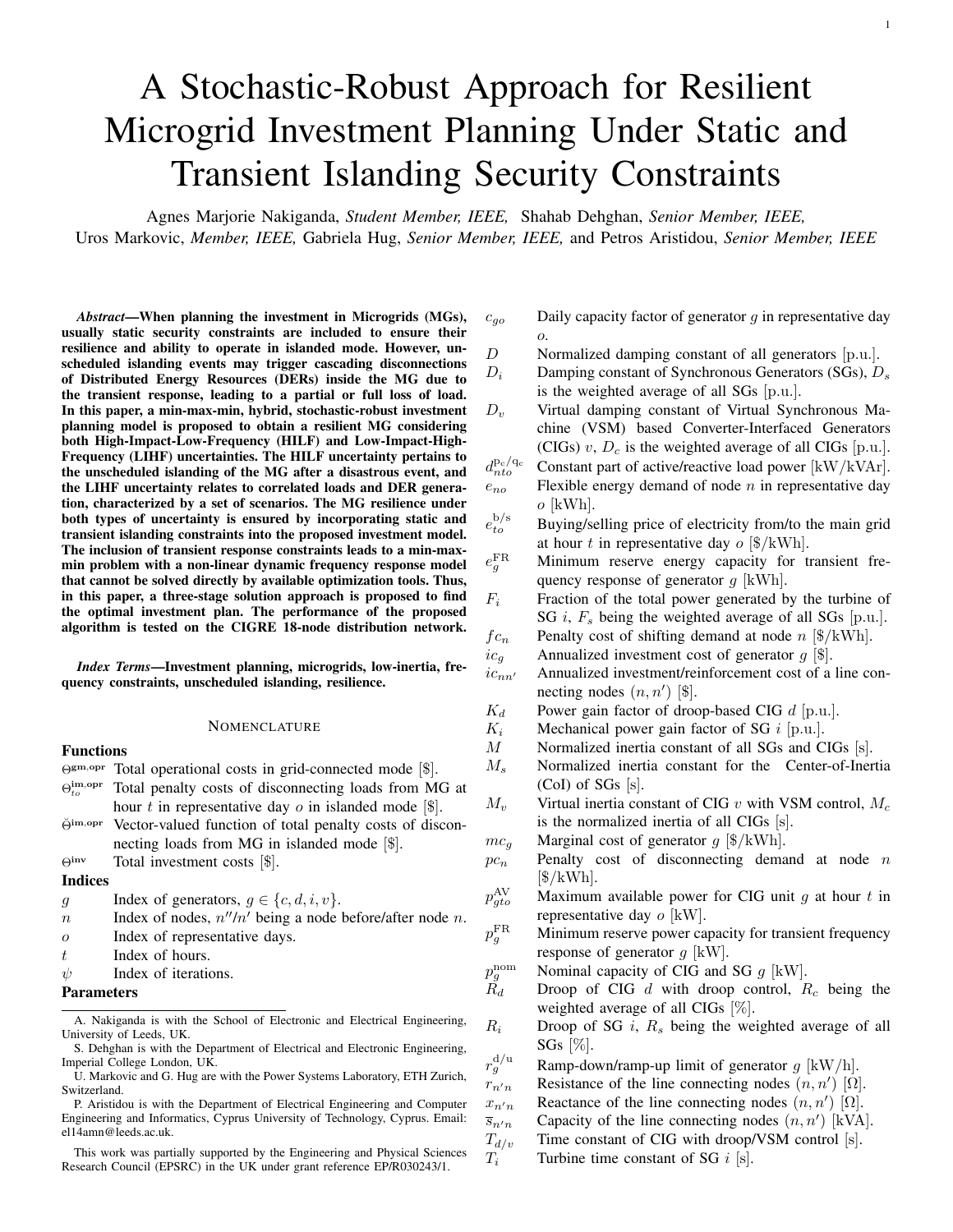*1) Investment:* The term  $\Theta^{\text{inv}}(\chi^{\text{inv}})$  in the objective function of the proposed planning problem is given by:

$$
\min_{\chi^{\text{inv}}} \Theta^{\text{inv}} = \frac{\chi}{\chi_{g\in \{\Omega^{\text{S}}, \Omega^{\text{C}}\}}} (ic_g \cdot z_g) + \frac{\chi}{(\eta, n') \in \Omega^{\text{L}}} (ic_{nn'} \cdot z_{nn'}), (6)
$$

and includes the total investment/reinforcement costs of generators/lines throughout the planning horizon. The optimization variables  $\chi^{\text{inv}} = \{z_g, z_{nn'}\}, \forall g \in \Omega^{\text{S}}, \Omega^{\text{C}} \land \forall (n, n') \in \Omega^{\text{L}}$ are *here-and-now* decisions (i.e. not a function of uncertain parameters, and thus, non-adjustable) [36].

*2) Grid-Connected Operation:* The function Θgm,opr capturing the operational cost in grid-connected mode is given by:

$$
\min_{\chi^{\text{gm,opt}}} \Theta^{\text{gm,opt}} = \frac{\lambda}{\chi^2} \frac{\lambda}{\chi^2} \frac{\tau_o \cdot e_{to}^b \cdot p_{to}^b - e_{to}^s \cdot p_{to}^s}{\chi} + \frac{(\tau_o \cdot mc_g \cdot p_{gto}) \cdot (\tau_a)}{\chi^2} \frac{(\tau_o \cdot mc_g \cdot p_{gto}) \cdot (\tau_a)}{\chi^2} \frac{(\tau_o \cdot mc_g \cdot p_{gto}) \cdot (\tau_a)}{\chi^2} \frac{(\tau_o \cdot mc_g \cdot p_{to}^b \cdot p_{to}^b)}{\chi^2} \frac{(\tau_o \cdot mc_g \cdot p_{to}^b \cdot p_{to}^b \cdot p_{to}^b \cdot p_{to}^b)}{\chi^2} \frac{(\tau_o \cdot mc_g \cdot p_{to}^b \cdot p_{to}^b \cdot p_{to}^b \cdot p_{to}^b \cdot p_{to}^b \cdot p_{to}^b \cdot p_{to}^b)}{\chi^2} \frac{(\tau_o \cdot mc_g \cdot p_{to}^b \cdot p_{to}^b \cdot p_{to}^b \cdot p_{to}^b \cdot p_{to}^b \cdot p_{to}^b \cdot p_{to}^b \cdot p_{to}^b \cdot p_{to}^b \cdot p_{to}^b \cdot p_{to}^b \cdot p_{to}^b \cdot p_{to}^b \cdot p_{to}^b \cdot p_{to}^b \cdot p_{to}^b \cdot p_{to}^b \cdot p_{to}^b \cdot p_{to}^b \cdot p_{to}^b \cdot p_{to}^b \cdot p_{to}^b \cdot p_{to}^b \cdot p_{to}^b \cdot p_{to}^b \cdot p_{to}^b \cdot p_{to}^b \cdot p_{to}^b \cdot p_{to}^b \cdot p_{to}^b \cdot p_{to}^b \cdot p_{to}^b \cdot p_{to}^b \cdot p_{to}^b \cdot p_{to}^b \cdot p_{to}^b \cdot p_{to}^b \cdot p_{to}^b \cdot p_{to}^b \cdot p_{to}^b \cdot p_{to}^b \cdot p_{to}^b \cdot p_{to}^b \cdot p_{to}^b \cdot p_{to}^b \cdot p_{to}^b \cdot p_{to}^b \cdot p_{to}^b \cdot p_{to}^b \cdot p_{to}^b \cdot p_{to}^b \cdot p_{to}^b \cdot p_{to}^b \cdot p_{to
$$

The constraints that need to be taken into account to reflect operational limitations in grid-connected mode are: Constraints on active and reactive power flows:

$$
p_{n''nto} + p_{to|n=1}^{b} - p_{to|n=1}^{s} + \n\times p_{gto}
$$
\n
$$
\times \n= p_{nn'to} + d_{nto}^{p}, \n\times \n\pi' \in \Omega^{N_n} \quad \forall n, t, o,
$$
\n
$$
q_{n''nto} + q_{to|n=1}^{b} - q_{to|n=1}^{s} + \n\times q_{gto}
$$
\n(7b)

$$
=\begin{matrix} \times & g \in \{\Omega^{\text{Sn}}, \Omega^{\text{Cn}}\} \\ q_{nn'to} + d_{nto}^{\text{q}}, & \forall n, t, o, \end{matrix} \tag{7c}
$$

$$
v_{n^{\prime\prime}to} - v_{nto} = (r_{n^{\prime\prime}n} \cdot p_{n^{\prime\prime}nto} + x_{n^{\prime\prime}n} \cdot q_{n^{\prime\prime}nto}), \forall n, t, o, (7d)
$$

Constraints on power exchange with the main grid:

$$
0 \le p_{to}^{\mathrm{b}} \le \overline{p}_{to}^{\mathrm{b}}, \ 0 \le p_{to}^{\mathrm{s}} \le \overline{p}_{to}^{\mathrm{s}}, \qquad \forall t, o, \ (7\mathrm{e})
$$

$$
0 \le q_{to}^{\mathrm{b}} \le \overline{q}_{to}^{\mathrm{b}}, \ 0 \le q_{to}^{\mathrm{s}} \le \overline{q}_{to}^{\mathrm{s}}, \qquad \forall t, o, \quad (7f)
$$

Constraints on constant and flexible load:

$$
d_{nto}^{\text{p}} = d_{nto}^{\text{p}_{\text{c}}} + d_{nto}^{\text{p}_{\text{f}}},
$$
  
\n
$$
d_{nto}^{\text{q}_{\text{c}}} = d_{nto}^{\text{q}_{\text{c}}} + d_{nto}^{\text{q}_{\text{f}}},
$$
  
\n
$$
\forall n, t, o, (7g)
$$
  
\n
$$
\forall n, t, o, (7h)
$$

$$
\underline{d}_{nto}^{\text{Pf}} \le d_{nto}^{\text{Pf}} \le \overline{d}_{nto}^{\text{Pf}}, \qquad \forall n, t, o, \quad (7i)
$$

$$
\underline{d}_{\mathrm{g}to}^{\mathrm{q}_{\mathrm{f}}} \leq d_{nto}^{\mathrm{q}_{\mathrm{f}}} \leq \overline{d}_{nto}^{\mathrm{q}_{\mathrm{f}}}, \qquad \forall n, t, o, \quad (7j)
$$

$$
d_{\text{yto}}^{\text{q}_{\text{uto}}} \leq d_{\text{nto}}^{\text{q}_{\text{uto}}}, \qquad \forall n, t, o, (7j)
$$
\n
$$
d_{\text{nto}}^{\text{p}} = e_{\text{no}}, \qquad \forall n, o, (7k)
$$

$$
\sum_{t \in \Omega^T}
$$

# Constraints on power generation of different units:

| $0 \leq p_{gto} \leq \overline{p}_{gto} \cdot z_g,$                                    | $\forall g \in {\{\Omega^{\text{S}}, \Omega^{\text{C}}\}}, t, o, (71)$        |
|----------------------------------------------------------------------------------------|-------------------------------------------------------------------------------|
| $\overline{p}_{gto}=p_g^{\rm nom}-p_g^{\rm FK},$                                       | $\forall g \in {\{\Omega^{\rm S}\}, t, o, \quad (7m)}$                        |
| $\overline{p}_{gto} = \min(p_g^{\text{nom}} - p_g^{\text{FK}}, p_{gto}^{\text{AV}}),$  | $\forall g \in \{\Omega^{\mathcal{C}}\}, t, o, (7n)$                          |
| $\underline{q}_{gto} \cdot z_g \leq q_{gto} \leq \overline{q}_{gto} \cdot z_g,$        | $\forall g \in {\{\Omega^{\text{C}}, \Omega^{\text{S}}\}}, t, o, (7\text{o})$ |
| $\sum_{\mathsf{X}} r_g^{\mathsf{a}} \leq p_{gto} - p_{g(t-1)o} \leq r_g^{\mathsf{a}},$ | $\forall g \in \Omega^{\mathrm{S}}, t, o, \quad (7p)$                         |
| $p_{gto} + e_g^{\text{FK}} \leq c_{go} \cdot \qquad \bar{p}_{gto},$                    | $\forall g \in \Omega^{\mathrm{S}}, o, \quad (7q)$                            |
| $t \in \Omega^{\mathcal{T}}$ $t \in \Omega^{\mathcal{T}}$                              |                                                                               |

Constraints on line thermal limits:

$$
p_{nn'to}^2 + q_{nn'to}^2 \le \overline{s}_{nn'}^2 \cdot z_{nn'}^0 + z_{nn'} ,
$$
  
 
$$
\forall (n, n') \in \Omega^L, o,
$$
 (7r)

# Constraints on nodal voltage magnitudes:

$$
\underline{v} \le v_{nto} \le \overline{v}, \ v_{to|n=1} = 1, \qquad \forall n, t, o, \quad (7s)
$$

Here, the vector of *wait-and-see* decision variables (i.e. a function of uncertain parameters, and thus, adjustable) [36] is given by  $\chi$ by  $\chi^{\text{gm, opr}} =$  $\{d_{nto}^{p/q}, d_{nto}^{p_f/q_f}, p_{gto}, p_{nn'to}, p_{to}^{b/s}, q_{gto}, q_{nn'to}, q_{to}^{b/s}, v_{nto}\}.$ 

The objective function (7a) minimizes the total operation costs, including the total costs of power exchange with the main grid, the total operation costs of generators, and the total penalty costs of shifting loads away from the periods preferred by consumers. Constraints (7b)-(7d) describe the power flows based on the linearized version of the DistFlow model [28], [29], and (7e)-(7f) ensure the non-negativity and impose the upper limits on the power exchange with the main grid. Note that  $p_{to}^{b/s}$  and  $q_{to}^{\mathrm{b/s}}$  in (7b) and (7c) are included only at the Point-of-Common Coupling (PCC) node denoted by  $n = 1$ . Furthermore, (7g)-(7j) reflect the power balance of constant and flexible loads as well as the limitations of flexible loads at each node and at every hour of each representative day, whereas (7k) ensures that the daily energy consumption of flexible loads is maintained for each representative day. Constraints (7l)-(7p) denote capacity, reserve and ramp-rate limits of generators at each hour of every representative day. Parameter  $p_g^{\text{FR}}$  in (7l) and (7n) relates to the minimum active power reserve capacity of each generator allocated to transient frequency control. This requirement can be predefined by the grid code [37] or calculated as  $p_g^{\text{FR}} =$  $M_g \dot{f}_{\text{lim}} + (D_g + R_g) \Delta f_{\text{lim}}$  with  $\dot{f}_{\text{lim}}$ , and  $\Delta f_{\text{lim}}$  denoting the maximum acceptable RoCoF, and frequency deviation prior to under-frequency load shedding, respectively. The energy adequacy for transient performance, defined by parameter  $e_g^{\text{FR}}$ , is calculated as  $e_j^{\text{FR}} = M_g \dot{f}_{\text{lim}} T^{\text{FC}^{\text{I}}} + (D_g + R_g) \Delta f_{\text{lim}} T^{\text{FC}^{\text{P}}}$ where  $T^{FC^{I}}$  and  $T^{FC^{P}}$  define the delivery periods for inertia and primary frequency response, respectively. It should be noted here that delivery periods  $T^{FC^{I}}$  and  $T^{FC^{P}}$  include all hours considered in the planning horizon of each representative day. Energy reserves  $(e_j^{\text{FR}})$  for transient frequency control in CIGs is commonly provided by three different approaches, i.e. can be provided by the converter-side DC-link capacitor energy storage [38], by a battery energy storage attached to the CIG [39], or by decreasing the CIG output from the maximum power point to allow for upward regulation. In this paper, we assume that the energy and power reserves for transient frequency control of CIG units are provided by the DC-side capacitor as detailed in [38]. Furthermore, (7l)-(7n) limit the SG and CIG output power to accommodate for the necessary power reserves  $(p_g^{\text{FR}})$ . For the synchronous units the maximum available power  $\bar{p}_{qto}$  is given by the unit's power capacity reduced in order to account for the frequency reserves required (7m). On the other hand, for CIG units the power output at any time period is dependent on the weather conditions and as such its maximum power point at each hour  $p_g^{AV}$  will further limit the available power that can be dispatched (7n). Moreover, the reactive power limits of

CIGs are based on the maximum generated active power, i.e.,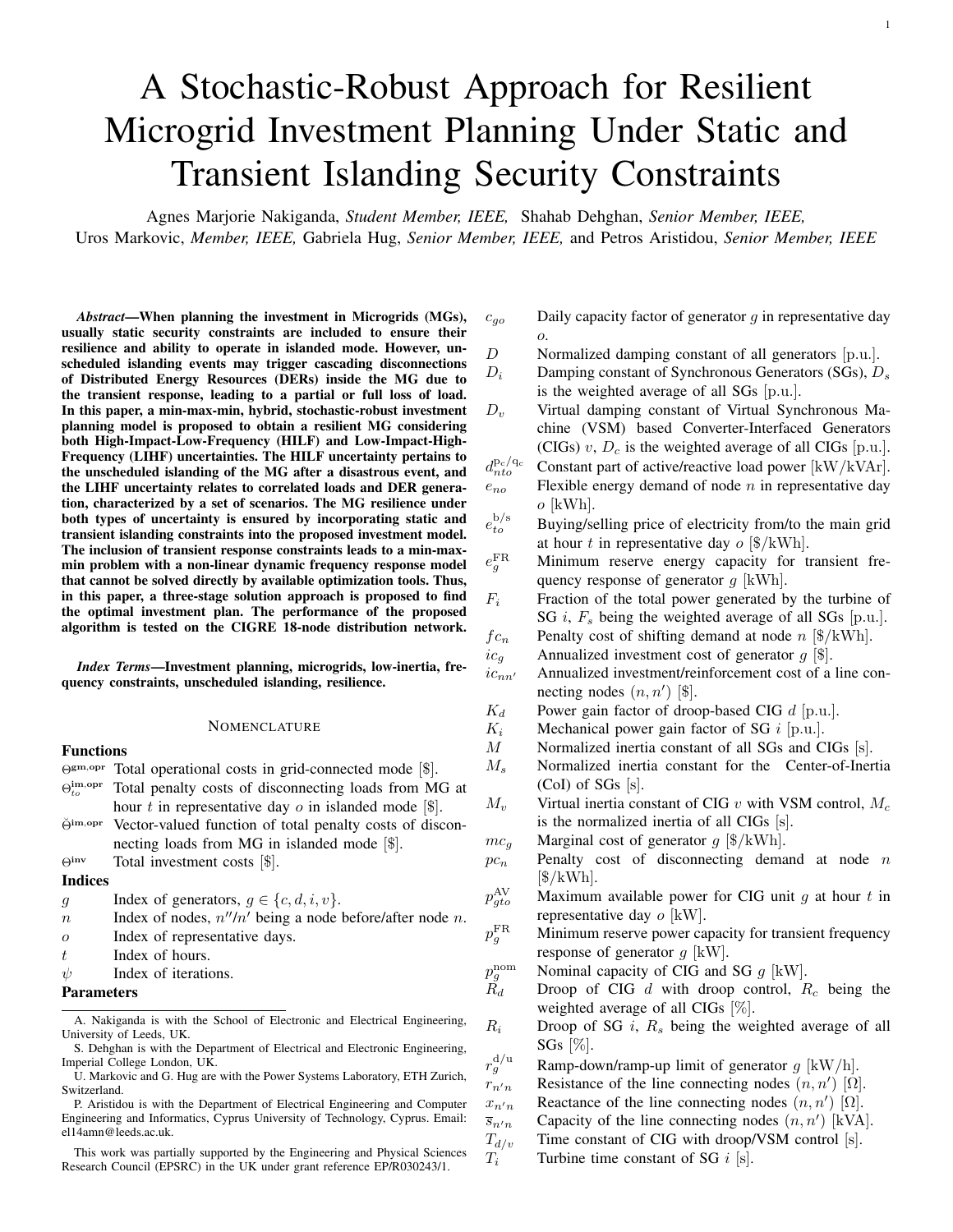$\overline{q}_{gto} = \tan \phi \cdot \overline{p}_{gto}$ , where  $\cos \phi$  is the maximum power factor of a unit defined by the grid code. Constraint (7q) defines the daily capacity factor of SGs in each representative day of the planning horizon [40], and (7r) imposes the thermal loading limits of each line. The latter quadratic constraint is linearized by means of a convex polygon, defined by inner approximations of the thermal loading circle [30]. Finally, (7s) limits the nodal voltage magnitudes throughout the planning horizon.

*3) Islanded Operation:* It is assumed that at every hour of each representative day, the MG should be able to withstand an unscheduled islanding event. The operation planning problem of a MG in islanded mode is aimed at ensuring survivability and self-sufficiency, where priority is given to critical loads. It is worthwhile to note that, in this paper, the self-sufficiency is ensured for one period (i.e., one hour) after disconnection from the main grid. However, the islanded operation period can be straightforwardly extended to multiple periods based on the required resilience. Hereafter, the superscript "im" denotes operational variables in islanded mode. The function  $\Theta_{to}^{\text{im,opr}}$ capturing the operational cost in islanded mode is given by:

$$
\min_{\substack{\text{im,opp}\\ \chi_{to}^{\text{in,opp}}} \Theta_{to}^{\text{im,opp}}} = \frac{\times}{n \epsilon \Omega^N} pc_n \quad (1 - y_{nto}) d_{nto}^{\text{P}_c} + \hat{d}_{nto}^{\text{P}_{t}^-} \tag{8a}
$$

The constraints that need to be taken into account to reflect operational limitations in islanded mode are:

# Constraints on the active and reactive power flows:

$$
p_{n''nto}^{\text{im}} + p_{g\in\{\Omega^{\text{Sn}},\Omega^{\text{CR}}\}}^{\text{im}} p_{m'n'to}^{\text{im}} +
$$
\n
$$
g\in\{\Omega^{\text{Sn}},\Omega^{\text{CR}}\} \qquad n'\in\Omega^{\text{Nn}}
$$
\n
$$
y_{nto} \cdot d_{nto}^{\text{Pe}} + d_{nto}^{\text{im},\text{pr}}
$$
\n
$$
q_{n''nto}^{\text{im}} + q_{gto}^{\text{im}} = \chi
$$
\n
$$
g_{nn'to}^{\text{im}} + g\in\{\Omega^{\text{Sn}},\Omega^{\text{CR}}\} \qquad n'\in\Omega^{\text{Nn}}
$$
\n
$$
y_{nto} \cdot d_{nto}^{\text{q}_{\text{c}}} + d_{nto}^{\text{im},\text{q}_{\text{c}}}, \qquad \forall n, t, o,
$$
\n
$$
v_{n''to}^{\text{im}} - v_{nto}^{\text{im}} = r_{n''n} \cdot p_{n''nto}^{\text{im}} + x_{n''n} \cdot q_{n''nto}^{\text{im}}, \qquad (8d)
$$
\n
$$
\forall n, t, o,
$$

### Constraints on the constant and flexible load:

$$
d_{nto}^{\text{im},\text{p}_{\text{f}}} = d_{nto}^{\text{p}_{\text{f}}} + \hat{d}_{nto}^{\text{p}_{\text{f}}^{+}} - \hat{d}_{nto}^{\text{p}_{\text{f}}^{-}}, \qquad \forall n, t, o, \qquad \text{(8e)}
$$
  

$$
d_{nto}^{\text{im},\text{q}_{\text{f}}} = d_{nto}^{\text{q}_{\text{f}}} + \hat{d}_{nto}^{\text{q}_{\text{f}}^{+}} - \hat{d}_{nto}^{\text{q}_{\text{f}}^{-}}, \qquad \forall n, t, o, \qquad \text{(8f)}
$$

$$
0 \leq \hat{d}_{nto}^{p_f^+}, \hat{d}_{nto}^{q_f^+}, \hat{d}_{nto}^{p_f^-}, \hat{d}_{nto}^{q_f^-}, \qquad \forall n, t, o, \qquad (8g)
$$

$$
\underline{d}_{nto}^{\text{Pr}} \le \overline{d}_{nto}^{\text{im},\text{Pr}} \le \overline{d}_{nto}^{\text{Pr}}, \qquad \qquad \forall n, t, o, \qquad \text{(8h)}
$$

$$
\underline{d}_{nto}^{\text{qf}} \le \underline{d}_{nto}^{\text{im},\text{qf}} \le \overline{d}_{nto}^{\text{qf}}, \qquad \forall n, t, o, \qquad \text{(8i)}
$$

$$
d_{nto}^{\text{im},p} \le e_{no} - \sum_{t'=1}^{\mathcal{K}^1} d_{nt'o}^p, \qquad \forall n, t, o, \quad (8j)
$$

# Constraints on power generation of different units:

$$
0 \le p_{gto}^{\text{im}} \le \overline{p}_{gto} \cdot z_g, \qquad \forall g \in \{\Omega^{\text{C}}, \Omega^{\text{S}}\}, t, o,
$$
 (8k)

$$
\underline{q}_{gto} \cdot z_g \le \dot{q}_{gto}^{\text{im}} \le \overline{q}_{gto} \cdot z_g, \qquad \forall g \in \{\Omega^{\text{C}}, \Omega^{\text{S}}\}, t, o,
$$
 (81)

$$
-r_g^d \le p_{gto}^{\text{im}} - p_{gto} \le r_g^u, \qquad \forall g \in \Omega^{\text{S}}, t, o, \quad \text{(8m)}
$$

$$
p_{gto}^{\text{im}} \le c_{go} \cdot \overbrace{r_{gto}^{\text{im}}}^{\overline{p}_{gto}} - p_{gto}, \qquad \forall g \in \Omega^{\text{S}}, t, o, \quad \text{(8n)}
$$

Constraints on line thermal limits:

$$
p_{nn'to}^{\text{im}^2} + q_{nn'to}^{\text{im}^2} \le s_{nn'to}^2 \cdot z_{nn'}^0 + z_{nn'} ,
$$
  
 
$$
\forall (n, n') \in \Omega^{\text{L}}, t, o,
$$
 (80)

#### Constraints on nodal voltage magnitudes:

$$
\underline{v} \le v_{nto}^{\text{im}} \le \overline{v}, \ v_{to|n=1}^{\text{im}} = 1, \qquad \forall n, t, o, \qquad \text{(8p)}
$$

where, similarly to the previous operation planning problem in grid-connected mode, all operation variables  $\chi_{to}^{\text{im,opr}}$  =  $\{\widehat{d}_{nto}^{\text{p}_f/q_f}, d_{nto}^{\text{im},\text{p}_f/\text{im},\text{q}_f}, \widehat{p}_{gto}, p_{gho}^{\text{im}}, p_{nn'to}^{\text{im}}, \widehat{q}_{gto}, q_{gto}^{\text{im}}, q_{nn'to}^{\text{im}}, v_{nto}^{\text{im}}\}$ are *wait-and-see* decisions.

The objective function (8a) minimizes the total unserved load and ensures an adequate supply of at least the critical MG loads. It should be noted that  $pc<sub>n</sub>$  describes the priority level of the load at a specific node, with higher values suggesting more critical loads, and the amount of unserved flexible load is denoted by  $\hat{d}_{nto}^{\text{p}_{\text{f}}}$ . Constraints (8b)-(8d) enforce the post-islanding power flow balance, whereas the deviations between the amount of flexible load served in grid-connected and islanded mode are given by (8e)-(8f) and used to determine the fraction of served and unserved flexible loads in islanded mode. Moreover, (8h)-(8i) enforce the limitations of flexible loads in islanded mode, and (8j) restricts the supply of flexible loads in terms of respective demand already served before the current time instance affected by a disconnection from the main grid. Constraints (8k)-(8l) denote capacity limits of generators, (8m)-(8n) indicate that rescheduling actions of SGs in islanded mode are subject to their ramp rate and daily capacity factor limitations as well as their scheduling actions before the current time step. Furthermore, similar to the formulation in grid-connected mode, (8o) defines the thermal loading limit of each line and (8p) limit the nodal voltage magnitudes. In the grid-connected mode the voltage at the PCC is maintained by the stiff grid, while in the islanded mode it is controlled by the DERs.

The final optimization problem is a MILP problem in the first stage of the algorithm, and its solution is subsequently used in the feasibility check in the second stage.

# *B. Formulation of the Transient Security Problem*

The feasibility of the planning solution under transient security constraints is necessary to guarantee the secure islanding of a MG. According to the metrics described in (5) and the discussions in Section II-D, the transient frequency response in the event of islanding depends on the amount of power exchange with the main grid at the time of the event (i.e.,  $\Delta P = p_{to\psi}^{\text{b/s}}$ ) and the control parameters of the online generators in the MG (i.e.,  $M(z_{g\psi}), D(z_{g\psi}), F_g(z_{g\psi})$  and  $R_g(z_{g\psi})$ . Note however that, with respect to decision variables,  $(5a)$  and  $(5c)$  are linear while (5b) is highly non-linear. Given the optimal values of decision variables obtained from the first stage  $(p_{to\psi}^{b/s}$  and  $z_{g\psi}$ ), the nonlinear term in (5b) can be defined as a constant at each iteration. Consequently, at each iteration  $\psi$ , the feasibility check can be formulated as a linear programming problem of the form

$$
\Theta_t^{\text{dyn}} = \min_{\Delta p_{to}^{\text{b-s}}} \quad \Delta p_{to\psi}^{\text{b/s}} \tag{9a}
$$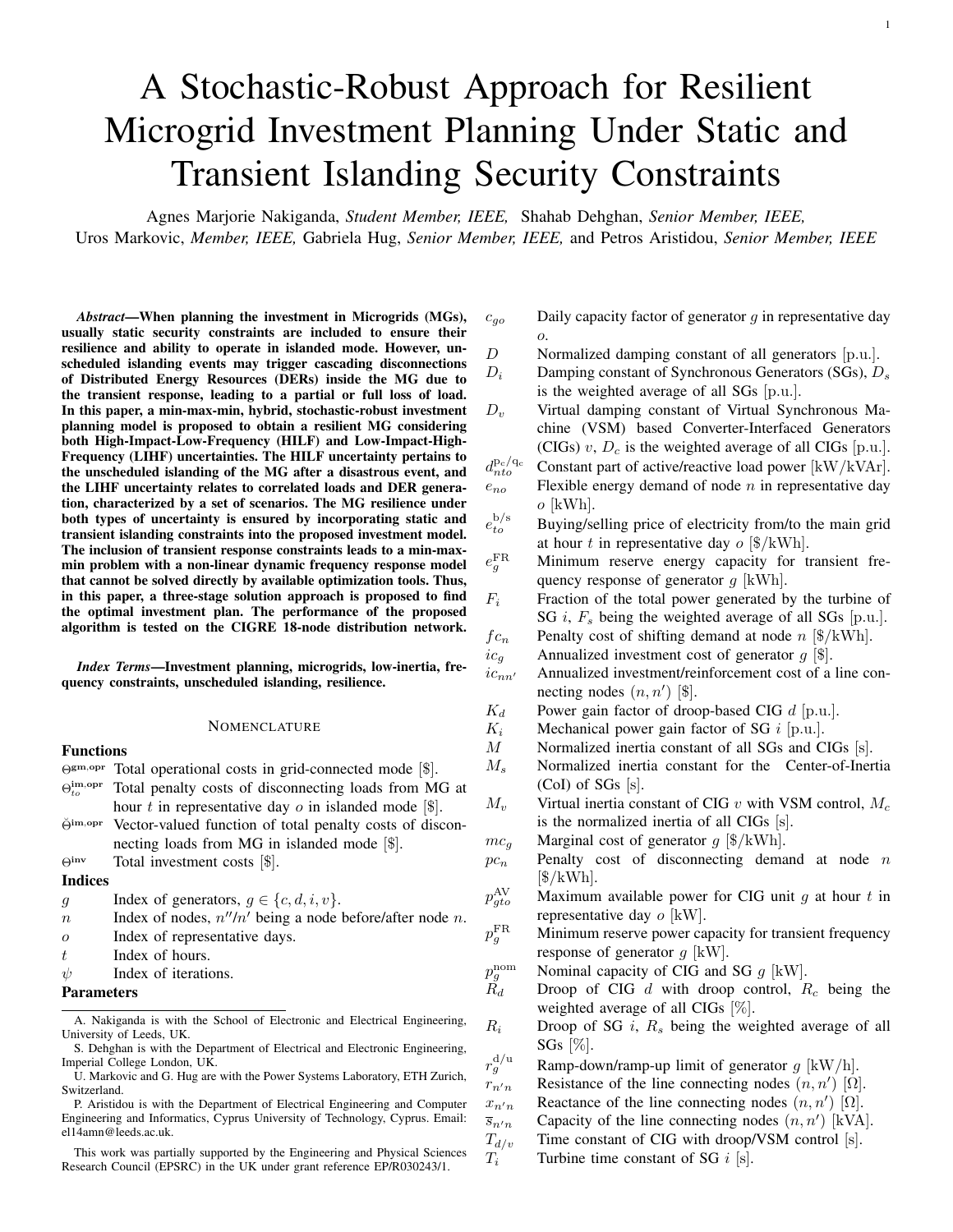

Fig. 2. Modified CIGRE European low voltage network.

The constraints that need to be taken into account to ensure transient security feasibility are:

$$
\frac{p_{t\sigma\psi}^{b/s} + \Delta p_{t\sigma\psi}^{b/s}}{M} \leq \dot{f}_{\text{lim}},
$$
\n
$$
p_{t\sigma}^{b/s} \cdot p_{t\sigma}^{b/s} \quad \Gamma \longrightarrow
$$
\n(9b)

$$
\frac{p_{t\alpha\psi}^{b/s} + \Delta p_{t\alpha\psi}^{b/s}}{D + R_g} \cdot 1 + \frac{\overline{T(R_g - F_g)}}{M} e^{-\zeta\omega_n t_m} \leq \Delta f_{\text{lim}},
$$
\n(9c)

$$
\frac{p_{t\alpha\psi}^{b/s} + \Delta p_{t\alpha\psi}^{b/s}}{D + R_g} \le \Delta f_{\text{ss,lim}}.\tag{9d}
$$

The feasibility checking problem (9) is solved independently for each hour t of every representative day  $\alpha$ . Constraints (9b)-(9d) enforce permissible frequency response limits pertaining to RoCoF, frequency nadir, and quasi-steady-state frequency deviation [37], respectively, whereas slack variables  $\Delta p_{total}^{\rm b/s}$  $to\psi$ are used to identify the violations of transient security limits at a specific hour and iteration. Accordingly, (9a) provides the minimum change needed in the scheduled power exchange with the main grid from the first stage to ensure frequency security. After solving (9) for each considered time step at each iteration  $\psi$ , the value of  $\Delta p_{to\psi}^{b/s}$  is used to modify and tighten the power exchange limits with the main grid at the next iteration  $(\psi + 1)$ :

$$
\overline{p}_{to(\psi+1)}^{\mathrm{b}} = p_{to\psi}^{\mathrm{b}} - \alpha \Delta p_{to\psi}^{\mathrm{b}}, \qquad \forall t, o,
$$
 (10a)

$$
\overline{p}_{to(\psi+1)}^s = p_{to\psi}^s - \alpha \Delta p_{to\psi}^s, \qquad \forall t, o. \qquad (10b)
$$

The scaling factor  $\alpha$  is used to apply a less conservative bound modification to account for intertemporal power shifting and investment candidates with frequency support. Furthermore,  $\alpha$  prevents the emergence of oscillatory non-convergence that might occur due to the multi-stage nature of the solution algorithm. In this work, a value of  $\alpha \in [0.5, 0.7]$  was adopted, calculated through a heuristic approach. Alternatively, a linesearch approach could be implemented in the algorithm, allowing to select the maximum  $\alpha$  that satisfies the requirements while minimizing the computational time.

The proposed algorithm (see Fig. 1) can be summarized as:

- Stage 1: Investment and operational planning with static security,  $(6)-(8)$ ;
- Stage 2: Transient security evaluation at all hours, (9);
- Stage 3: Grid power bounds tightening, (10).

### IV. CASE STUDY

# *A. System Description*

A modified CIGRE residential low-voltage network [41], illustrated in Fig. 2, is used to analyze the performance of the proposed planning tool. It is assumed that one SG is already preset at PCC  $(SG_1)$  and the investment candidates comprise one SG ( $SG<sub>2</sub>$ ) and three PV CIGs (i.e.,  $PV<sub>1</sub>$  and  $PV<sub>2</sub>$  interfaced

TABLE I GENERATOR CONTROL PARAMETERS AND INVESTMENT COSTS

|                                 | SG <sub>1</sub> | SG <sub>2</sub> | PV <sub>1</sub> | PV <sub>2</sub> | PV <sub>3</sub>          |
|---------------------------------|-----------------|-----------------|-----------------|-----------------|--------------------------|
| Annualized investment cost (\$) |                 | 40 000          | 70 000          | 65 000          | 60000                    |
| Capacity (kW)                   | 280             | 350             | 350             | 350             | 350                      |
| Node                            |                 | 15              | 17              | 11              | 18                       |
| M(s)                            | 14              | 14              | 14              |                 | $\overline{\phantom{a}}$ |
| D(p.u.)                         | 25              | 25              | 30              |                 | ٠                        |
| $K$ (p.u.)                      |                 |                 |                 |                 | ۰                        |
| R(p.u.)                         | 0.03            | 0:03            |                 | 0:05            |                          |
| $F$ (p.u.)                      | 0:35            | 0:35            | ۰               |                 |                          |

Existing generator Candidate generators

TABLE II SYSTEM OPERATION COSTS

| Import<br>(S/kWh) | Export<br>(S/kWh) | SG<br>(\$/kWh) | PV<br>(S/kWh) | Demand<br>shift<br>penalty<br>(S/kWh) |       | Demand<br>disconnection<br>penalty<br>(S/kWh) |
|-------------------|-------------------|----------------|---------------|---------------------------------------|-------|-----------------------------------------------|
| 30                | 15                | 60             |               | 100                                   | (150) | $200)*$                                       |

\*Based on the level of demand criticality, only in islanded mode

via *grid-supporting* converters, and PV<sub>3</sub> operating in *gridfeeding* mode with fixed power output). The fundamental control parameters obtained from [23] and investment costs (derived from [12], [42]) of all generators are provided in Table I, while system operation costs are given in Table II. Note that the fixed operational costs are included as a markup in the annualised investment costs while the variable operational costs are as defined in Table II. The load parameters are defined in Table III where  $50\%$  of nominal load connected at node 1 is shiftable, whereas high priority critical loads are connected at nodes 15 and 16. The patterns of loads and PV generation in Texas during 2016 [43] are used to obtain representative days through  $k$ means clustering. Note that all representative days for loads and PV generations are provided in Appendix B. The transient security constraints are enforced through thresholds imposed on RoCoF  $(\dot{f}_{\text{lim}} = 2 \text{ Hz/s})$ , frequency nadir  $(\Delta f_{\text{lim}} = 0.8 \text{ Hz})$ , and quasi-steady-state frequency deviation ( $\Delta f_{\rm ss,lim} = 0.2 \,\rm Hz$ ). Also, a value of  $\epsilon = 10^{-2}$  is adopted. The implementation was done in MATLAB, with the optimization model formulated in YALMIP [44] and solved by GUROBI [45].

To analyze the performance of the proposed planning tool, three cases are considered:

- Case 1: MG planning without robust islanding constraints (stochastic approach);
- Case 2: MG planning with only robust static islanding constraints (stochastic-robust approach);
- Case 3: MG planning with robust static and transient frequency islanding constraints (stochastic-robust approach).

Cases 1 and 2 consider only Stage 1, while Case 3 considers all the stages of the proposed algorithm.

## *B. Cost Analysis*

In this analysis, the costs of the three aforementioned case studies are compared under the consideration of four representative days. Let us first study Case 1, with the respective costs under different capacity limits of the main feeder listed in Table IV. For conciseness, we will present the result obtained with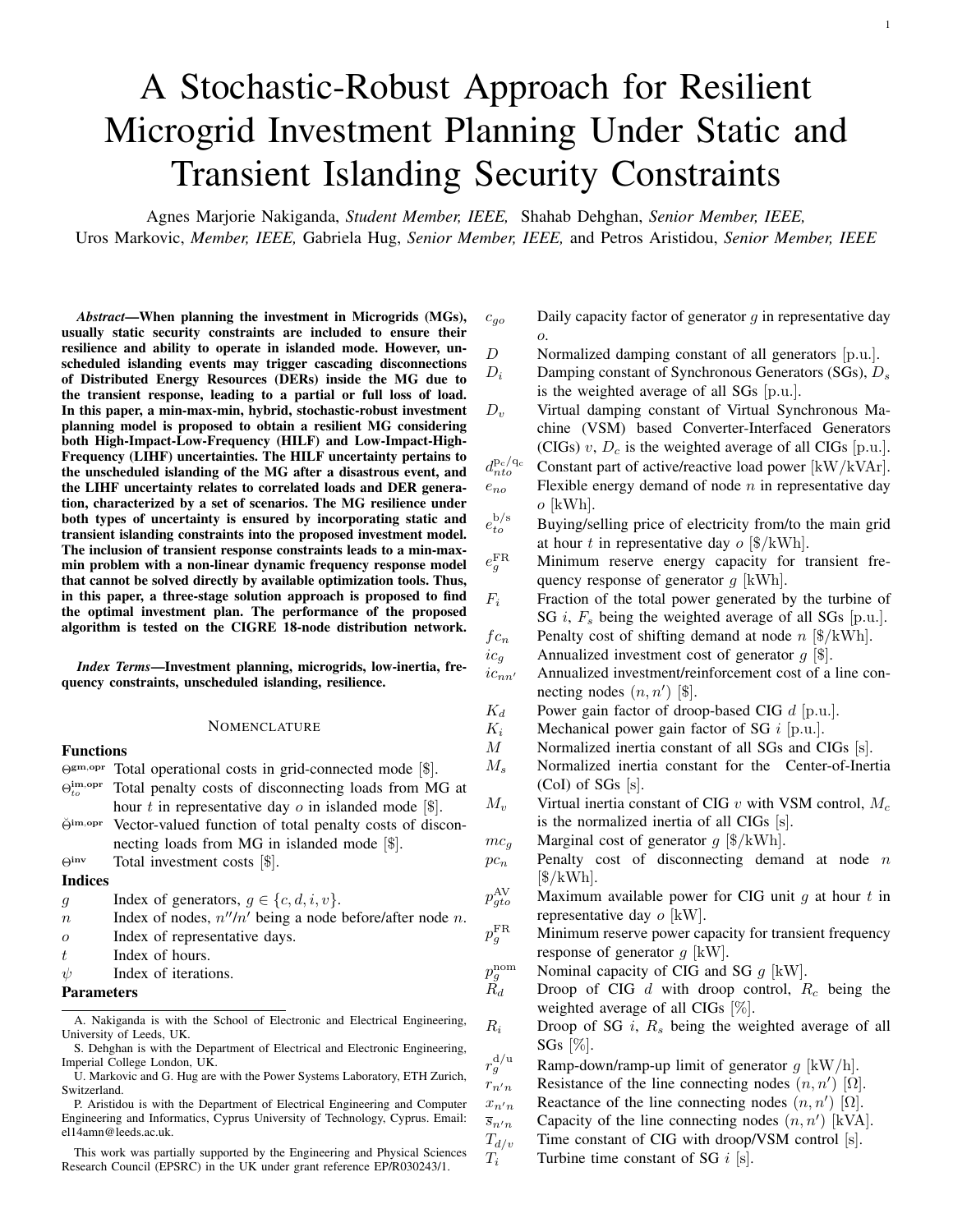TABLE III LOAD PARAMETERS (F: FLEXIBLE, C: CONSTANT)

| Node               |      |      |      | 16   |      |      |
|--------------------|------|------|------|------|------|------|
| Type               | F    |      |      |      |      |      |
| Nominal Load [kVA] | 200  |      | 52   | 210  | 35   |      |
| Power factor       | 0.95 | 0.95 | 0.95 | 0.85 | 0.95 | 0.95 |
| .<br>----          |      |      |      |      |      |      |

High priority load Low priority load

TABLE IV COST COMPARISON WITH VARIATION IN MAIN GRID CAPACITY FOR CASE 1: MG PLANNING WITHOUT ISLANDING CONSTRAINTS

| Main grid<br>capacity (kW) | Investment costs<br>& decisions $(\$)$ | Operational<br>$costs($ \$) | Total<br>$costs($ \$) | Installed<br>capacity (kW) |
|----------------------------|----------------------------------------|-----------------------------|-----------------------|----------------------------|
| Unlimited                  |                                        | 56394                       | 56394                 | 280                        |
| 250                        |                                        | 77795                       | 77795                 | 280                        |
| 150                        | 60 000 $(PV_3)$                        | 47473                       | 107473                | 630                        |

four representative days and scenarios illustrated by the profiles in Appendix A (Fig. 9). Understandably, the MG mainly relies on more affordable power provided by the main grid instead of dispatching  $SG<sub>1</sub>$  installed at PCC. Under the unlimited import capacity from the main grid, investments in local generation are not economical due to the low cost of imported power. However, with the introduction of grid capacity limits (e.g., in instances of net load growth and faults experienced in the network), the operational costs increase as a result of the MG relying on the more expensive  $SG<sub>1</sub>$  at PCC. Further reduction of grid capacity finally leads to the installment of  $PV<sub>3</sub>$ , as it yields higher investment but lower operational costs compared to  $SG<sub>2</sub>$ and thus significantly reduces the overall operational costs.

The variation between investment and operational costs for Cases 2 and 3 is provided in Table V, where the optimal solution at iteration  $\psi = 1$  corresponds to the optimal costs of Case 2. Note that the problem in Cases 2 and 3 is solved considering unlimited power import from the main grid. The MG requires higher reliability in Case 2 compared to Case 1 in order to minimize the loss of load under static security constraints, whereas in Case 3 the survivability and resilience of the MG are also considered by including the transient security constraints. To ensure the MG resilience, higher investment and operational costs are enforced in both of these case studies compared to Case 1 due to inclusion of static and transient islanding constraints. Indeed, a  $400\%$  cost increase for Case 2 is observed, with a further  $10\%$  increase for Case 3. In both of these cases, the installation of renewable DERs reduces the total costs despite the significantly higher underlying investment costs. More precisely, renewable DERs contribute to increased line flows and power export to the main grid, thus necessitating a greater network capacity indicated by the upgrade of the lines between nodes (1-2) and (2-3). However, in turn, the MG adequacy improves with installing renewable DERs, reflected in the reduction of lost load and ensuring that critical loads are supplied even during emergency islanding situations.

Focusing on Case 3, it is noticeable that operational costs increase at each iteration due to the use of expensive SGs and flexible loads to mitigate the feasibility violation. Nevertheless, when operational flexibility alone cannot guarantee security, more units are installed. Finally, it can be seen that tightening of



Fig. 3. Total costs for deterministic and stochastic models in Cases 1, 2 and 3.



Fig. 4. System performance in terms of the transient frequency metrics for different iterations of the proposed algorithm including four representative days.

the power exchange limits (and thus the power export) with the main grid alleviates some of the necessary network investments (e.g., line (3-11) for iterations 1 and 2). Thus, the MG planner can be made aware of the enforced additional cost to ensure the resilience of the system through including transient security constraints in Case 3 as compared to Case 2.

In Fig. 3, a comparison of the total design costs considering either a deterministic/stochastic (Case 1) or deterministic/stochastic-robust (Case 2 & 3) model in all three cases is presented. Note that the deterministic model in Cases 1, 2, and 3 considers only one representative day (i.e., the average daily load and power generation patterns). As noticeable in Fig. 3, a deterministic model provides a rather optimistic solution that can lead to system vulnerabilities for both static and transient security. This risk is shown to grow with the inclusion of transient security (Case 3). Hence, increasing the number of scenarios provides a more accurate system representation, which ensures a more robust design. This is further analyzed in Section IV-D1.

## *C. Transient Security Analysis*

In Case 3, the MG survivability is ensured by meeting the prescribed transient security criteria. In the second stage of the algorithm (see Fig. 1), the slack variable  $\Delta p_{to}^{b/s}$  is used to indicate the amount of adjustment needed in the scheduled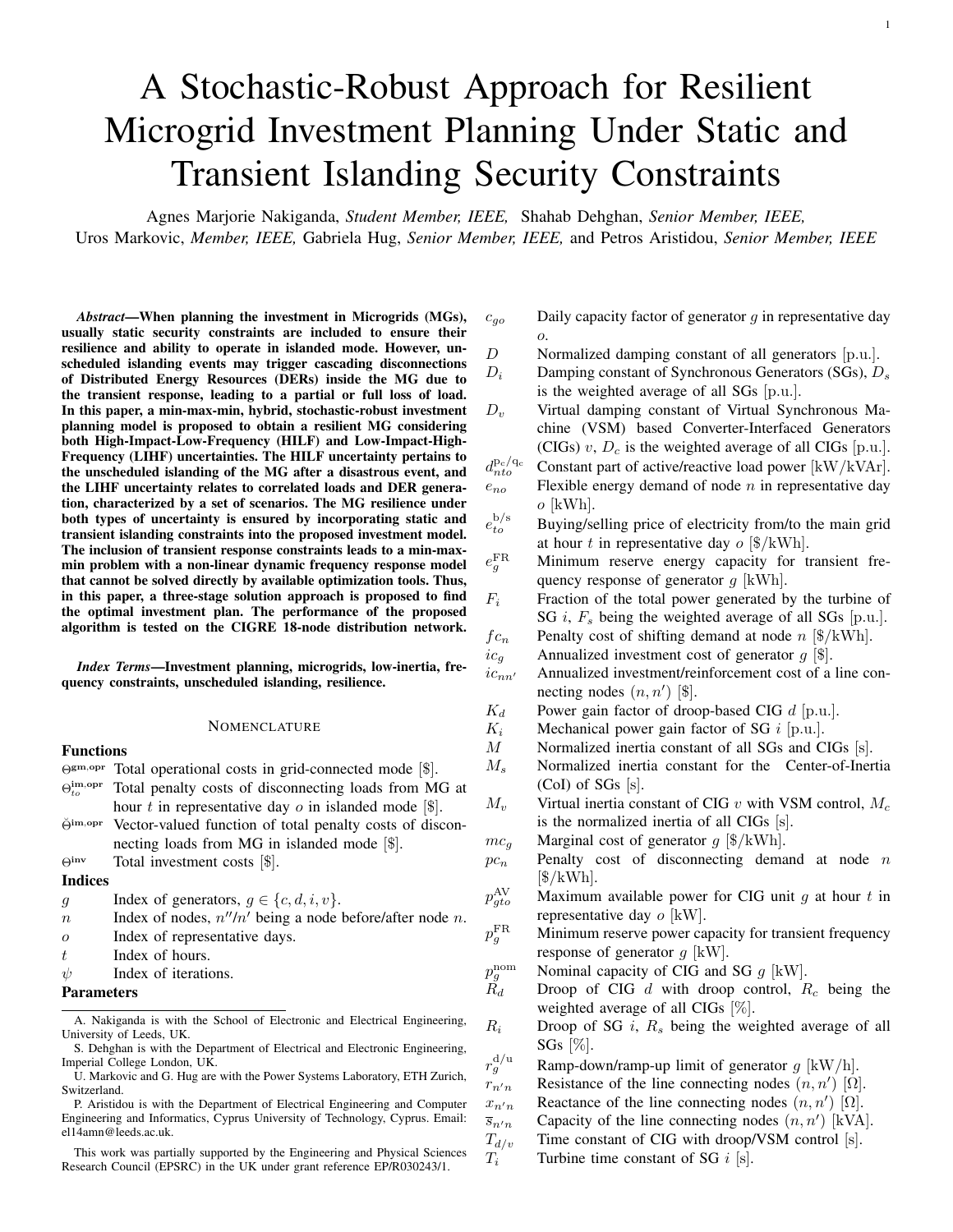TABLE V PLANNING COSTS FOR CASE 2 (FINAL COST IN BLUE) AND CASE 3 (FINAL COST IN GREEN) AND AGGREGATED CORRECTIVE POWER DEVIATIONS INCLUDING FOUR REPRESENTATIVE DAYS.

|                             | Investment costs<br>& decisions $(\$)$                             | Operational<br>$costs($ \$) | Demand<br>shift<br>penalty $(\$)$ | Demand<br>disconnection<br>penalty $(\$)$ | Total<br>$costs($ \$) | Import power<br>deviation<br>(kW) | Export power<br>deviation<br>(kW) |
|-----------------------------|--------------------------------------------------------------------|-----------------------------|-----------------------------------|-------------------------------------------|-----------------------|-----------------------------------|-----------------------------------|
|                             | 128 000 (PV <sub>2</sub> , PV <sub>3</sub> + Lines 1-2, 2-3, 3-11) | 96956                       | 3613                              | 5548                                      | 224956                | 2902                              | 1431                              |
| $\mathcal{D}_{\mathcal{L}}$ | 127 000 (PV <sub>2</sub> , PV <sub>3</sub> + Lines 1-2, 2-3)       | 113872                      | 8543                              | 5337                                      | 240872                | 871                               | 429                               |
| $\mathcal{L}$               | 127 000 ( $PV_2$ , $PV_3$ + Lines 1-2, 2-3)                        | 118924                      | 8796                              | 5081                                      | 245924                | 261                               | 129                               |
| $\overline{4}$              | 127 000 ( $PV_2$ , $PV_3$ + Lines 1-2, 2-3)                        | 120423                      | 8.572                             | 5334                                      | 247423                | 78                                | 39                                |
|                             | 127 000 ( $PV_2$ , $PV_3$ + Lines 1-2, 2-3)                        | 120890                      | 8805                              | 5081                                      | 247890                | 23                                | 12                                |



Fig. 5. MG CoI frequency response after an abrupt islanding event at hour = 20 for each of the three cases studied.

power exchange with the main grid to satisfy the transient frequency requirements. Fig. 4 showcases the metrics describing the dynamic performance of the MG's CoI after islanding at each hour. The first iteration corresponds to the system response without transient security requirements (Case 2).

A significant improvement is recorded in the maximum Ro-CoF values, even within a single iteration (e.g., reduction from  $8 \text{ Hz/s}$  to  $3.5 \text{ Hz/s}$  after the first iteration). Furthermore, each successive iteration reduces the power exchange with the main grid during the hours when security limits are violated until all limits are satisfied. The amount of aggregated corrective power deviations (  $\int_{b \in \Omega}$   $\int_{t \in \Omega}$   $\int_{t \in \Omega}$   $\int_{t \in \Omega}$   $\int_{t \in \Omega}$  in Table V is monotonically decreased with each iteration until the transient security constraints are fulfilled. However, these improvements in terms of security and resilience are achieved at the expense of higher operational costs by dispatching costly SG and flexible loads.

It is clear from Fig. 4 that the RoCoF threshold is the most limiting factor for secure transient operation. This is expected, since PV-based CIGs yield a more economic solution but do not provide the same level of inertia as SGs, thus degrading the transient performance. In particular,  $SG_1$  and  $PV_1$  provide both inertia and damping,  $PV_2$  improves damping through droop control, and  $PV<sub>3</sub>$  offers no frequency support. Since the inertia and damping contribution of  $SG<sub>1</sub>$  and  $PV<sub>2</sub>$  do not lead to sufficient transient performance, the reduction in the power exchange with the main grid is needed to ensure a satisfactory response. This is achieved through power provision from  $PV<sub>2</sub>$ and  $PV<sub>3</sub>$  as well as higher activation of flexible loads.

The analytical result in Fig. 4 is validated through a timedomain simulation of the MG. In the time-domain simulation, the



Fig. 6. Total costs for different representative days in Cases 2 and 3.

CIGs are modeled as detailed in [35] while the SGs are modeled by a  $6<sup>th</sup>$ -order model equipped with a reheat turbine speed governor [46] and an IEEE ACIA exciter [47]. The dynamic simulations were performed with PyRAMSES [48] software. The disconnection from the grid occurs at time  $= 1$  s. As indicated in Fig. 5, neither Case 1 nor Case 2 ensures a secure transition to islanded state given an abrupt islanding event. However, the solution of Case 3 ensures the transient security, and thus, survivability of the MG during the transition to the islanded mode, as shown in Fig. 5.

# *D. Sensitivity Analysis*

*1) Representative Days:* The stochasticity of both load and generation profiles affects the planning accuracy, usually resulting in under- or overestimation. As previously described in Section IV-A, the load and generation profiles are obtained by utilizing the k-means clustering for different representative days. Understandably, the number of considered representative days has a direct impact on the solution of the algorithm. This can be observed in Fig. 6, where the total investment and operational costs for Cases 2 and 3 increase with the number of representative days. In particular, employing more representative days provides a better representation of system operation, thus allowing for more accurate estimates of different costs. Additionally, an increase in the representative days results in a more robust design as more scenarios for an abrupt islanding event can be taken into account during system design. On the other hand, it also imposes a higher computational burden as this results in a significant increase in the solution space of the problem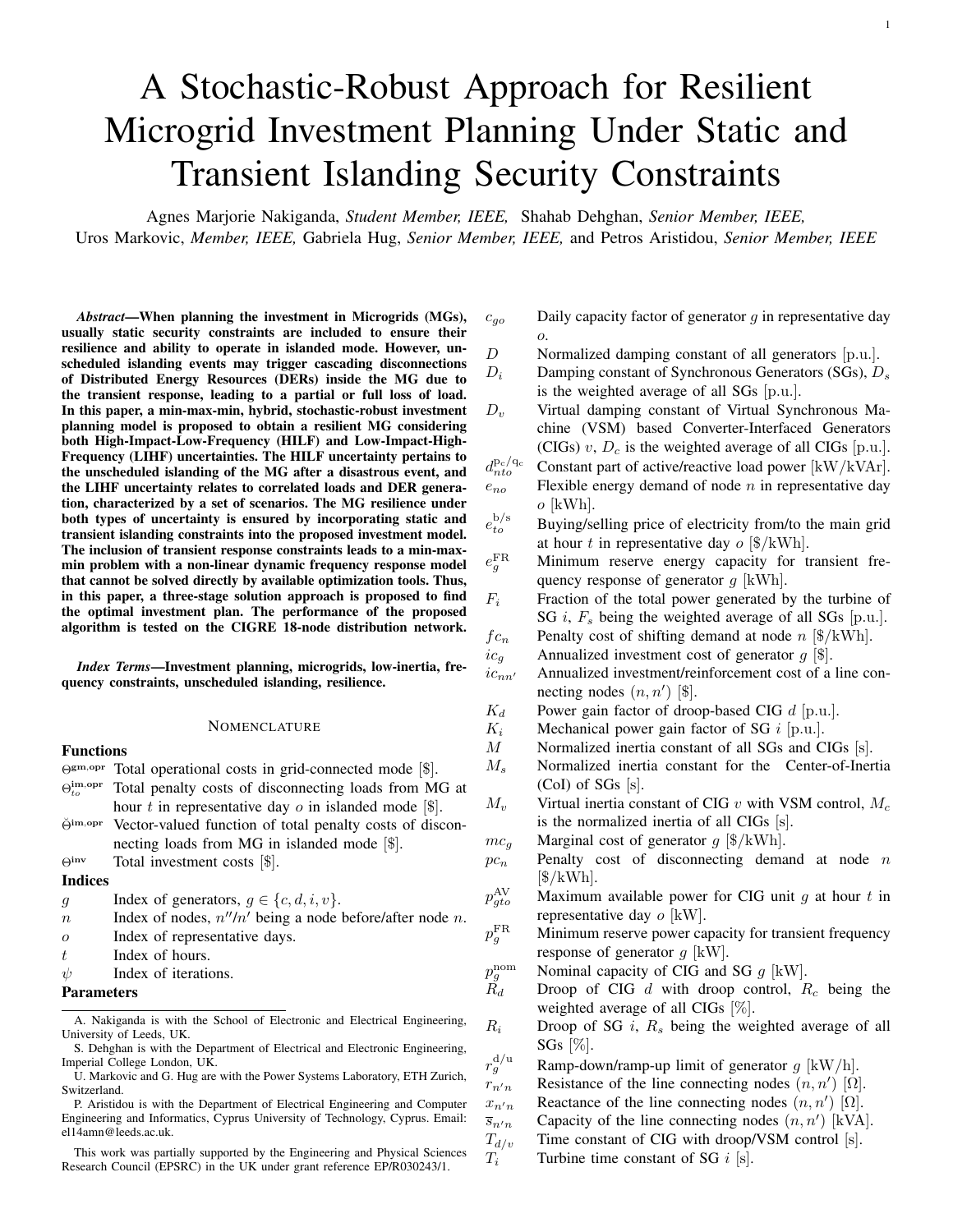TABLE VI

INVESTMENT COSTS AND DECISIONS CONSIDERING CASES 2 AND 3 FOR DIFFERENT REPRESENTATIVE DAYS

| Investment costs (\$) and decisions |                                                                                 |                                                                              |  |  |
|-------------------------------------|---------------------------------------------------------------------------------|------------------------------------------------------------------------------|--|--|
| Representative days                 | Case 2                                                                          | Case 3                                                                       |  |  |
|                                     | 60000 ( $PV_3$ )                                                                | 125000 ( $PV_2$ , $PV_3$ )                                                   |  |  |
| 4                                   | 128000 (PV <sub>2</sub> , PV <sub>3</sub> + Line 1-2, 2-3, 3-11)                | 127000 (PV <sub>2</sub> , PV <sub>3</sub> + Line 1-2, 2-3)                   |  |  |
| 8                                   | 128000 (PV <sub>2</sub> , PV <sub>3</sub> + Line 1-2, 2-3, 3-11)                | 127000 (PV <sub>2</sub> , PV <sub>3</sub> + Line 1-2, 2-3)                   |  |  |
| 16                                  | 128000 (PV <sub>2</sub> , PV <sub>3</sub> + line 1-2, 2-3, 3-11)                | 165000 (PV <sub>2</sub> , PV <sub>3</sub> , SG <sub>2</sub> )                |  |  |
| 32                                  | 128000 (PV <sub>2</sub> , PV <sub>3</sub> + line 1-2, 2-3, 3-11)                | 165000 (PV <sub>2</sub> , PV <sub>3</sub> , SG <sub>2</sub> )                |  |  |
| 64                                  | 130000 (PV <sub>2</sub> , PV <sub>3</sub> + line 1-2, 2-3, 3-4, 4-5, 5-6, 3-11) | 167000 (PV <sub>2</sub> , PV3, SG <sub>2</sub> + line 4-5, 5-6)              |  |  |
| 128                                 | 130000 (PV <sub>2</sub> , PV <sub>3</sub> + line 1-2, 2-3, 3-4, 4-5, 5-6, 3-11) | 167000 (PV <sub>2</sub> , PV <sub>3</sub> , SG <sub>2</sub> + line 4-5, 5-6) |  |  |



Fig. 7. Sensitivity of investment and operational costs to the presence of flexible loads for different representative days in Case 3.

leading to the intractability of the optimization problem as further clarified in Section IV-F. In particular, the results in Fig. 6 indicate that the overall costs plateau for excessive number of representative days, suggesting that the case studies considering up to 16 representative provide a good trade-off between the accuracy of cost estimates and the needed computational effort. Furthermore, Table VI provides the investment decisions for Cases 2 and 3. The additional units for the result of 16 and more representative days in Case 3, a consequence of the better representation of the operation scenarios further ensures that a more robust transient security solution is obtained.

*2) Operational Flexibility:* While flexible loads provide more degrees of freedom for operational planning, they are costly. In spite of their high operational costs, in this study they provide a more affordable option compared to investments in additional generators for improving system flexibility by reducing the peak power exchange with the main grid. Indeed, Table V shows a successive increase in the use of flexible loads for improving the transient frequency response. This is justified by the fact that flexible loads provide a peak shaving service vital for ensuring survivability during transients.

To this end, Case 3 was studied with and without flexible loads to thoroughly analyze their impact. In the case of 1 and 16 representative days, the operational costs experience a marginal decrease under the use of flexible loads, whereas the investment costs remain intact, as depicted in Fig. 7. In contrast, for other representative periods the use of flexible loads leads to lower investment costs, as they alleviate the problems pertaining to adequate power supply. Moreover, in all four cases the total costs increase without the use of flexible loads, thus making their adoption vital for system flexibility and economic operation. The latter aspect is primarily related to the presence of renewable PV units, which allow for the loads to be shifted to periods of higher solar generation. Note that the difference is more prominent in

TABLE VII COMPARISON BETWEEN OUT-OF-SAMPLE AND IN-SAMPLE TOTAL OPERATIONAL COSTS AND DESIGN FEASIBILITY

|        | Operational<br>costs | Demand shift<br>penalty | Demand disconnection<br>penalty | Transient<br>feasibility |
|--------|----------------------|-------------------------|---------------------------------|--------------------------|
| Case 2 | $97\%$ "             | $0.0\%$                 | $0.0\%$                         | 78.6%                    |
| Case 3 | $7.3\% \#$           | $5.4\% \#$              | $0.0\%$                         | 100%                     |

cases with 4 and 8 representative days since the use of flexible loads allows to differ investment decisions.

## *E. Out-of-sample Performance*

To evaluate the performance of the system design and its feasibility against different realizations of uncertain parameters, we adopted the full pattern of realistic 365 days as out-of-sample scenarios for load and PV generation. Table VII presents a comparison between total operational costs of in-sample and outof-sample scenarios. It is noteworthy to mention that in-sample scenarios are used within the proposed investment planning tool to obtain the optimal MG design, while the out-of-sample scenarios are used to evaluate the long-term performance of the optimal design under different realizations of uncertain loads and PV generations. Understandably, there is a slight increment in the total operational cost in Case 2 with only static security constraints. In other words, the stochastic approach may not be able to cover the entire spectrum of potential scenarios that may occur in system operation. However, the total costs with the inclusion of transient security constraints show a decrease indicating that the design remains robust to all different potential islanding scenarios in the year. Furthermore, Table VII shows the transient feasibility percentage for the optimal solutions in Case 2 and Case 3. According to Table VII, the optimal MG design in Case 2 is not feasible in 21.4% of the out-of-sample scenarios. However, the optimal design remains 100.0% feasible when considering either only static security or both static and transient security for MG design in Case 3. 0

#### *F. Computational Effort and Scalability*

All case studies have been performed on a laptop with an Intel Core i5 processor at 1.8GHz with 8GB memory. The three stages of the proposed algorithm are solved as: Stage 1 - stochasticrobust MILP; Stage 2 - deterministic Linear Programming (LP); and Stage 3 - analytical problem. For Stages 2 and 3, the computing time is less than 1.5 s on average to obtain the solution of each individual hour. However, in Stage 1, the solution space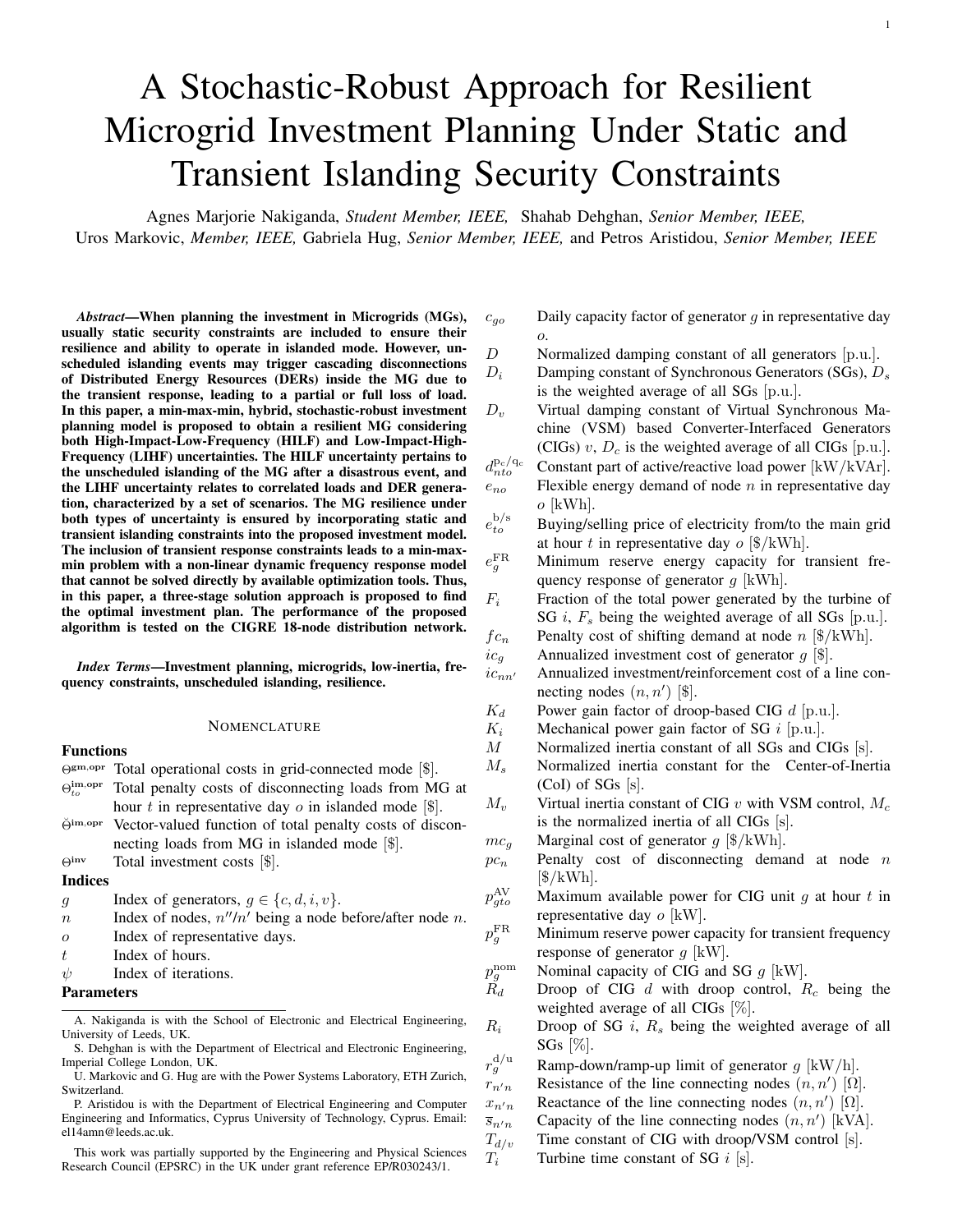TABLE VIII COMPUTATION TIME FOR DIFFERENT REPRESENTATIVE DAYS

|                            | Computation time [s] |              |              |  |
|----------------------------|----------------------|--------------|--------------|--|
| No. of representative days | <b>GUROBI</b>        | <b>CPLEX</b> | <b>MOSEK</b> |  |
|                            | 25                   | 26           | 28           |  |
|                            | 63                   | 108          | 274          |  |
|                            | 156                  | 230          | 689          |  |
| 16                         | 354                  | 465          | 2254         |  |
| 64                         | 2787                 | 6027         | 189658       |  |

of the problem is a function of the number of scenarios, i.e., number of representative days. In Table. VIII, a comparison of the computational time for different numbers of representative days and different state-of-the-art optimization tools is presented. An increase in the number of representative days leads to a larger solution space with more decision variables, and consequently, a higher computational time. By adopting a suitable solver, the computational time can be optimized. In Table. VIII GUROBI solver indicates the fastest response. Nonetheless, the exponential growth in solution time and increase in the solution space with the number of representative days can further increase the risk of intractability. Therefore, it is vital to compromise between accuracy and tractability of the proposed planning tool by choosing a sufficient number of representative days. In the same regard, a single-year planning model was utilized as opposed to a multi-year model. While the latter provides a higher accuracy, the number of variables and constraints increase significantly resulting in a higher risk of intractability.

## V. CONCLUSION

MGs are expected to play a significant role in increasing the resilience of electric power systems. Their ability to operate in both grid-connected and islanded mode is paramount to their capacity to enhance system reliability. In this paper, the MG investment planning problem under both static and transient islanding constraints is investigated. By explicitly embedding the islanding constraints in the planning problem, the survivability of the system can be guaranteed and the resilience can be assessed as a function of the load supplied in islanded conditions. However, after the islanding event, the transient behavior of the MG is dictated both by the non-linear dynamics and the investment and operation decisions, which poses many challenges concerning the problem formulation. We tackle this problem by proposing an iterative three-stage algorithm that resolves the underlying tractability issues and computational challenges, as well as shows excellent performance on the examined case studies.

Nevertheless, several additional aspects still need to be investigated in ongoing and future work. For instance, the impact of information exchange between different layers of the algorithm on the solution optimality and rate of convergence need to be assessed. Furthermore, a trade-off between the accuracy of the transient response model of the MG and the model complexity should be considered. It is clear though that the need to consider system dynamics within the MG investment and operational decisions is crucial for ensuring system resilience.

# APPENDIX A FORMULATION OF THE FREQUENCY METRICS



Fig. 8. Uniform system frequency dynamics model [23]

The detailed description of the frequency dynamics model adopted in this paper can be found in [31]. Here, a brief description on the formulation of the analytical model of the frequency metrics is presented.

The analytical model of the frequency metrics can be derived from the system frequency dynamic model illustrated in Fig. 8, for a system consisting of both CIGs and SGs. The transfer function  $G(s)$  derived from Fig. 8 is given in (3). Based on the modeling assumptions defined in Section II-B, the transfer function is recast into (4), where the respective normalized parameters are defined as follows:

$$
M_s = \frac{\times}{\sum_{i \in \Omega^S} M_i \frac{P_i}{P_{b_s}}}, \qquad D_s = \frac{\times}{\sum_{i \in \Omega^S} D_i \frac{P_i}{P_{b_s}}}, \qquad (11a)
$$

$$
R_s = \frac{\overline{\times}}{i \epsilon \Omega^s} \frac{K_i}{R_i} \frac{P_i}{P_{b_s}}, \qquad \qquad F_s = \frac{\overline{\times}}{i \epsilon \Omega^s} \frac{K_i F_i}{R_i} \frac{P_i}{P_{b_s}}, \qquad (11b)
$$

$$
M_c = \frac{\chi}{w_c \Omega_c^C} M_v \frac{P_{c_v}}{P_{b_c}}, \qquad D_c = \frac{\chi}{w_c \Omega_c^C} D_v \frac{P_{c_v}}{P_{b_c}}, \qquad (11c)
$$

$$
R_c = \frac{\chi}{\chi} R_d \frac{P_{c_d}}{P_{b_c}}, \qquad M = \frac{M_s P_{b_s} + M_c P_{b_c}}{P_{b_g} + P_{b_c}}, \qquad (11d)
$$

$$
D = \frac{D_s P_{b_s} + D_c P_{b_c} + R_c P_{b_c}}{P_{b_s} + P_{b_c}}.
$$
 (11e)

Parameter  $P_i$  and  $P_c$  denotes the active power capacity of the SG and CIG, respectively, scaled over their respective sums of active power capacity of all connected SGs and CIGs,  $P_{b_s}$  and  $P_{b_c}$ . Note that the energy reserve capability for inertia and primary frequency response of CIG units is defined as function of the DC-side capacitor storage unit connected to the generator in this work. Therefore, the contribution of each CIG to the  $M$  and  $D$